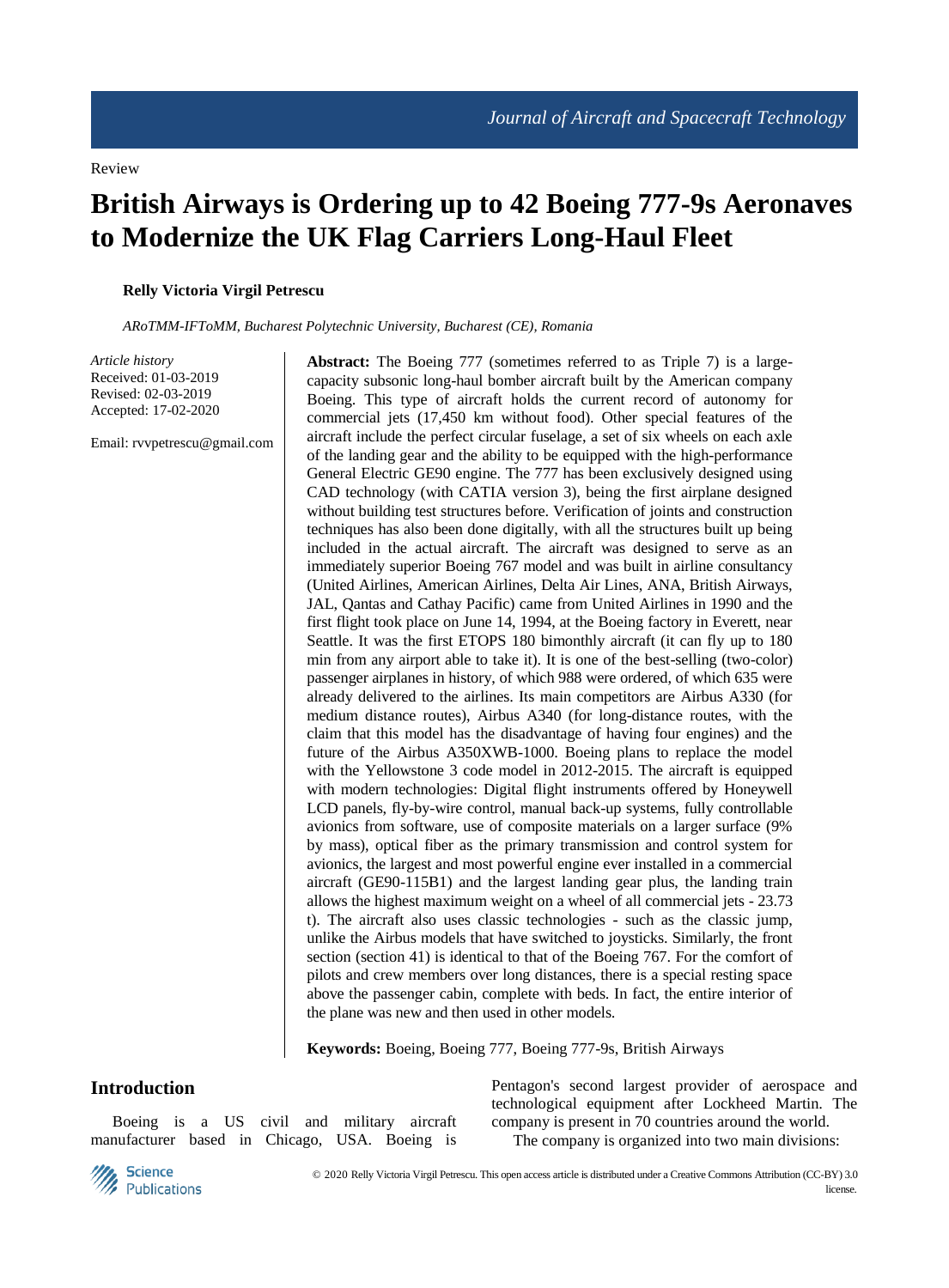Relly Victoria Virgil Petrescu / Journal of Aircraft and Spacecraft Technology 2020, Volume 4: 1.20 **DOI: 10.3844/jastsp.2020.1.20**

- Boeing Commercial Airplanes
- Boeing Integrated Defense Systems

In June 2008, there were 12,000 commercial airplanes made by Boeing, accounting for about 75% of the entire commercial fleet in the world.

Civil Aircraft:

- Boeing 247
- Boeing 367-80
- Boeing 707
- Boeing 717
- Boeing 727
- Boeing 737
- Boeing 747
- Boeing 757
- Boeing 767
- Boeing 777
- Boeing 787

Combat planes:

- McDonnell Douglas F/A-18 Hornet
- Boeing F/A-18E/F Super Hornet
- Boeing EA-18G Growler
- F-15 Eagle
- F-15 Strike Eagle

Bombers:

- B-1 Lancer
- B-2 Spirit
- B-17 Flying Fortress
- B-29 Superfortress
- B-47 Stratojet
- B-52 Stratofortress

Tank airplanes:

- KC-135 Stratotanker
- KC-97 Stratotanker
- Strategic transport planes
- C-17 Globemaster III

Special Aircraft:

- Boeing E-3 SENTRY AWACS
- Boeing E-4B NAOC
- Boeing E-6 MERCURY
- Boeing E-8C JSTARS

Attack helicopters:

Boeing AH-64 Apache

Boeing RAH-66 Comanche

Transport helicopters:

- CH-47 Chinook
- H-21 Shawnee
- CH-46 Sea Knight

Experimental Aircraft:

- Boeing X-36
- Boeing X-32 JSF
- Boeing X-45
- Boeing XB-15
- Boeing X-43
- Boeing X-48

Supersonic passenger airplanes:

Boeing 2707

In March 1910, William E. Boeing bought Heath Shipyard in Seattle on the Duwamish River, which later became his first aircraft factory. Boeing was incorporated into Seattle by William Boeing on July 15, 1916, as "Pacific Aero Products Co.". Boeing was later embedded in Delaware; the original certificate of the establishment was deposited with Delaware State Secretary on July 19, 1934. Boeing, who studied at Yale University, originally worked in the wood industry, where he became rich and learned about wooden structures. This knowledge proved to be invaluable in the design and subsequent assembly of planes. The company stayed in Seattle to take advantage of the local offer of spruce wood.

One of the two B&W floods built by George Conrad Westervelt, an American engineer, flew on June 15, 1916. Boeing and Westervelt decided to build the B&W hydrogen after they flew with Curtiss. Boeing bought a Glenn Martin "Flying Birdcage" (named by everyone who held it together) and was taught to fly by Glenn Martin himself. Boeing crashed into Birdcage soon and when Martin informed Boeing that spare parts would not be available for months, Boeing realized he could build the plane at that time. He and Cdr's friend. G.C. Westervelt agreed to build a better aircraft and soon produced the B&W seaplane. The first Boeing was gathered in a hangar near the lake, located on the northeast shore of Lake Seattle. Many of Boeing's early planes were seaplanes.

On April 6, 1917, the US declared war on Germany and entered the First World War. On May 9, 1917, the company became the company "Boeing Airplane Company". During the war, Boeing knew that the American ship needed training aids. So, Boeing sent two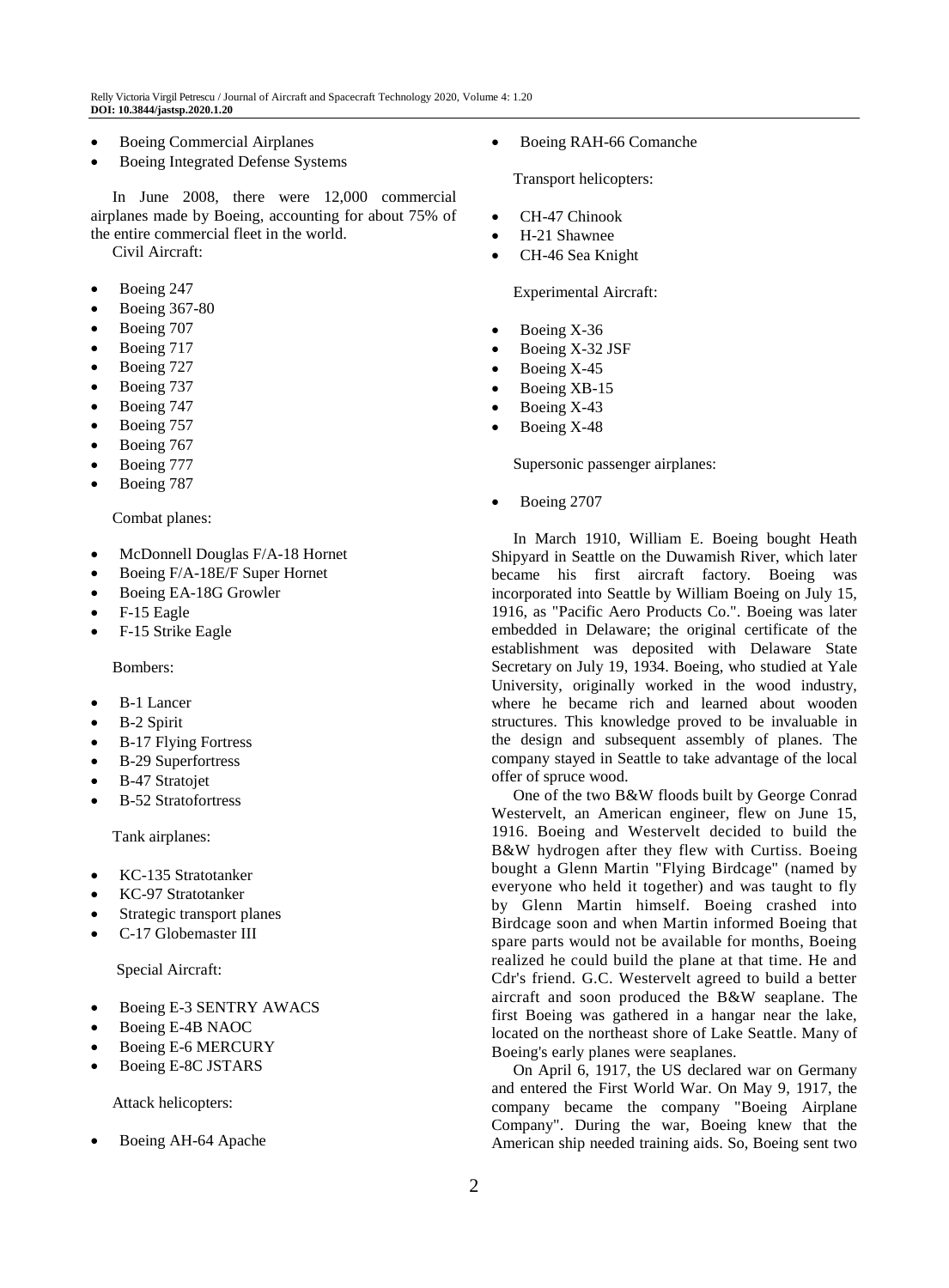new Cs models to Pensacola, Florida, where the planes were fired for the Navy. Marina liked Model C and ordered another 50 people. The company moved its operations to an old building, known as Boeing Plant 1, located on the Lower Duwamish River, Washington.

At the end of the First World War of 1918, a large surplus of cheap and used military aircraft flooded the commercial airplane market, preventing airlines from selling any new aircraft, which led many of them. Others, including Boeing, began selling other products. Boeing built locker rooms, counters and furniture along with flat-bottomed boats called Sea Sleds.

In 1919, Boeing B-1 made the first flight (Hosted a pilot and two passengers and several emails). Within eight years, he made international flights by plane from Seattle to Victoria, British Columbia. On May 24, 1920, Boeing 8 made his first flight. It was the first plane flying over Mount Rainier.

In 1923, Boeing competed against Curtiss to develop a fighter for the US Army Air Service. Although Curtiss completed his project and received the contract, Boeing continued to develop his PW-9 fighter. The plane, along with the Boeing P-12/F4B fighter, made Boeing an important aircraft manufacturer over the next decade.

In 1925, Boeing built his 40 e-mail model for the US government. to use on flight routes. In 1927, an improved version of this 40A aircraft was built that won the US mail order to deliver mail between San Francisco and Chicago. The 40A also had a passenger cabin that housed two.

In the same year, Boeing created an airline called Boeing Air Transport, which merged a year later with Pacific Air Transport and Boeing Airline. The first flight to the airline was on July 1, 1927. In 1929, the company merged with Pratt and Whitney, the production company Hamilton Aero Manufacturing and Chance Vought, under the new United Aircraft and Transport Corporation. The merger was followed by the acquisition of Sikorsky Manufacturing Corporation, Stearman Aircraft Corporation and Standard Metal Propeller Company. United Aircraft then acquired the national air transport in 1930.

On July 27, 1928, the 12-passenger Boeing 80 biplane made its first flight. With three engines, Boeing's first aircraft was built with the sole intention of being a passenger transport. A modernized version, 80A, carrying eighteen passengers, made the first flight in September 1929 (Rulkov *et al*., 2016; Agarwala, 2016; Babayemi, 2016; Gusti and Semin, 2016; Mohamed *et al*., 2016; Wessels and Raad, 2016; Rajput *et al*., 2016; Rea and Ottaviano, 2016; Zurfi and Zhang, 2016a; 2016b; Zheng and Li, 2016; Buonomano *et al*., 2016a; 2016b; Faizal *et al*., 2016; Ascione *et al*., 2016; Elmeddahi *et al*., 2016; Calise *et al*., 2016; Morse *et al*., 2016; Abouobaida, 2016; Rohit and Dixit, 2016; Kazakov *et al*., 2016; Alwetaishi, 2016; Riccio *et al*., 2016a; 2016b; Iqbal, 2016; Hasan and El-Naas, 2016; Al-Hasan and AlGhamdi, 2016; Jiang *et al*., 2016; Sepúlveda, 2016; Martins *et al*., 2016; Pisello *et al*., 2016; Jarahi, 2016; Mondal *et al*., 2016; Mansour, 2016; Al Qadi *et al*., 2016b; Campo *et al*., 2016; Samantaray *et al*., 2016; Malomar *et al*., 2016; Rich and Badar, 2016; Hirun, 2016; Bucinell, 2016; Nabilou, 2016b; Barone *et al*., 2016; Chisari and Bedon, 2016; Bedon and Louter, 2016; dos Santos and Bedon, 2016; Minghini *et al*., 2016; Bedon, 2016; Jafari *et al*., 2016; Chiozzi *et al*., 2016; Orlando and Benvenuti, 2016; Wang and Yagi, 2016; Obaiys *et al*., 2016; Ahmed *et al*., 2016; Jauhari *et al*., 2016; Syahrullah and Sinaga, 2016; Shanmugam, 2016; Jaber and Bicker, 2016; Wang *et al*., 2016; Moubarek and Gharsallah, 2016; Amani, 2016; Shruti, 2016; Pérezde León *et al*., 2016; Mohseni and Tsavdaridis, 2016; Abu-Lebdeh *et al*., 2016; Serebrennikov *et al*., 2016; Budak *et al*., 2016; Augustine *et al*., 2016; Jarahi and Seifilaleh, 2016; Nabilou, 2016a; You *et al*., 2016; AL Qadi *et al*., 2016a; Rama *et al*., 2016; Sallami *et al*., 2016; Huang *et al*., 2016; Ali *et al*., 2016; Kamble and Kumar, 2016; Saikia and Karak, 2016; Zeferino *et al*., 2016; Pravettoni *et al*., 2016; Bedon and Amadio, 2016; Chen and Xu, 2016; Mavukkandy *et al*., 2016; Yeargin *et al*., 2016; Madani and Dababneh, 2016; Alhasanat *et al*., 2016; Elliott *et al*., 2016; Suarez *et al*., 2016; Kuli *et al*., 2016; Waters *et al*., 2016; Montgomery *et al*., 2016; Lamarre *et al*., 2016; Petrescu, 2012b; Aversa *et al*., 2017a' 2017b; 2017c; 2017d; 2017e; 2016a; 2016b; 2016c; 2016d; 2016e; 2016f; 2016g; 2016h; 2016i; 2016j; 2016k; 2016l; 2016m; 2016n; 2016o; Petrescu and Petrescu, 2013a; 2013b; 2013c; 2012; 2011; Petrescu, 2018; 2015a; 2015b; 2012; Petrescu *et al*., 2016a; 2016b; 2016c; 2017a; 2017b; 2017c; 2017d; 2017e; 2017f; 2017g; 2017h; 2017i; 2017j; 2017k; 2017l; 2018a; 2018b; 2018c; 2018d; Petrescu and Calautit, 2016a; 2016b; Daud *et al*., 2008; Taher *et al*., 2008; Zulkifli *et al*., 2008; Pourmahmoud, 2008; Pannirselvam *et al*., 2008; Ng *et al*., 2008; El-Tous, 2008; Akhesmeh *et al*., 2008; Nachiengtai *et al*., 2008; Moezi *et al*., 2008; Boucetta, 2008; Darabi *et al*., 2008; Semin and Bakar, 2008; Al-Abbas, 2009; Abdullah *et al*., 2009; Abu-Ein, 2009; Opafunso *et al*., 2009; Semin *et al*., 2009a; 2009b 2009c; Zulkifli *et al*., 2009; Ab-Rahman *et al*., 2009; Abdullah and Halim, 2009; Zotos and Costopoulos, 2009; Feraga *et al*., 2009; Bakar *et al*., 2009; Cardu *et al*., 2009; Bolonkin, 2009a; 2009b; Nandhakumar *et al*., 2009; Odeh *et al*., 2009; Lubis *et al*., 2009; Fathallah and Bakar, 2009; Marghany and Hashim, 2009; Kwon *et al*., 2010; Aly and Abuelnasr, 2010; Farahani *et al*., 2010; Ahmed *et al*., 2010; Kunanoppadon, 2010; Helmy and El-Taweel, 2010; Qutbodin, 2010; Pattanasethanon, 2010; Fen *et al*., 2011; Thongwan *et al*., 2011; Theansuwan and Triratanasirichai, 2011; Al Smadi, 2011; Tourab *et al*., 2011; Raptis *et al*., 2011; Momani *et al*., 2011; Ismail *et al*., 2011; Anizan *et al*., 2011; Tsolakis and Raptis, 2011;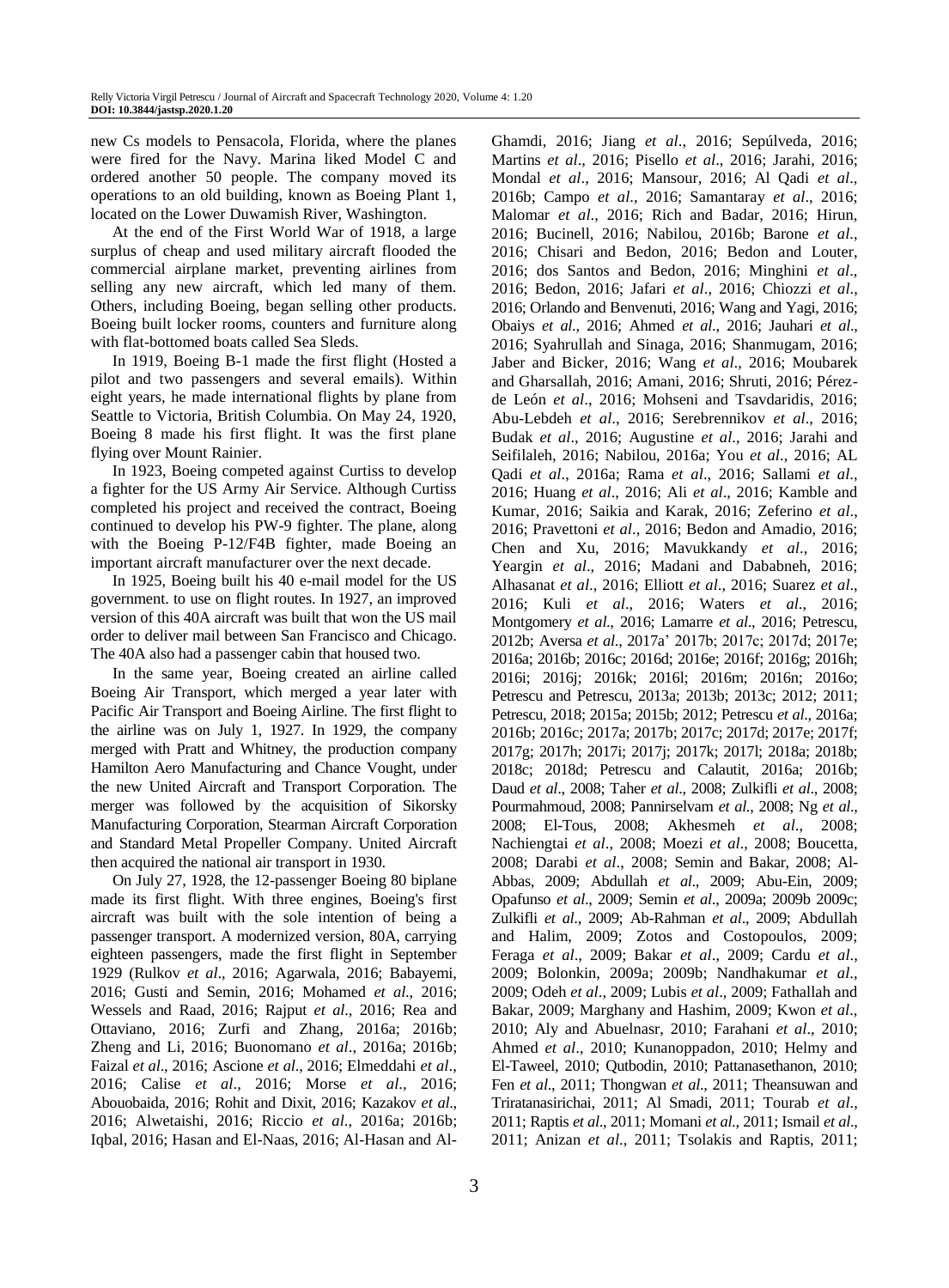Abdullah *et al*., 2011; Kechiche *et al*., 2011; Ho *et al*., 2011; Rajbhandari *et al*., 2011; Aleksic and Lovric, 2011; Kaewnai and Wongwises, 2011; Idarwazeh, 2011; Ebrahim *et al*., 2012; Abdelkrim *et al*., 2012; Mohan *et al*., 2012; Abam *et al*., 2012; Hassan *et al*., 2012; Jalil and Sampe, 2013; Jaoude and El-Tawil, 2013; Ali and Shumaker, 2013; Zhao, 2013; El-Labban *et al*., 2013; Djalel *et al*., 2013; Nahas and Kozaitis, 2014).

# **Materials and Methods**

British Airways is ordering up to 42 Boeing 777-9s to modernize the UK flag-carrier's long-haul fleet.

Eighteen aircraft are firm orders, complemented by another 24 as options. The twinjets will be fitted with 325 seats in a four-class configuration.

BA parent IAG has disclosed the decision 28 (February, 2019 SOURCE: Flight Dashboard by: David Kaminski-Morrow London).

It says the 777-9s will be used to replace 14 Boeing 747-400s as well as four 777-200s over the course of 2022-25.

All the 777-9s will be powered by General Electric GE9X engines and the agreement includes a "comprehensive" support package, says IAG.

IAG chief executive Willie Walsh says the 777-9 is the "ideal replacement" for the 747 (Fig. 1).

The Boeing 777 (sometimes referred to as Triple 7) is a large-capacity subsonic long-haul bomber aircraft built by the American company Boeing. This type of aircraft holds the current record of autonomy for commercial jets (17,450 km without food). Other special features of the aircraft include the perfect circular fuselage, a set of six wheels on each axle of the landing gear and the ability to be equipped with the high-performance General Electric GE90 engine.

The 777 has been exclusively designed using CAD technology (with CATIA version 3), being the first airplane designed without building test structures before. Verification of joints and construction techniques has also been done digitally, with all the structures built up being included in the actual aircraft. The aircraft was designed to serve as an immediately superior Boeing 767 model and was built in airline consultancy (United Airlines, American Airlines, Delta Air Lines, ANA, British Airways, JAL, Qantas and Cathay Pacific) came from United Airlines in 1990 and the first flight took place on June 14, 1994, at the Boeing factory in Everett, near Seattle. It was the first ETOPS 180 bimonthly aircraft (it can fly up to 180 min from any airport able to take it).

It is one of the best-selling (two-color) passenger airplanes in history, of which 988 were ordered, of which 635 were already delivered to the airlines. Its main competitors are Airbus A330 (for medium distance routes), Airbus A340 (for long-distance routes, with the claim that this model has the disadvantage of having four engines) and the future of the Airbus A350XWB-1000. Boeing plans to replace the model with the Yellowstone 3 code model in 2012-2015.

The aircraft is equipped with modern technologies: Digital flight instruments offered by Honeywell LCD panels, fly-by-wire control, manual back-up systems, fully controllable avionics from software, use of composite materials on a larger surface (9% by mass), optical fiber as the primary transmission and control system for avionics, the largest and most powerful engine ever installed in a commercial aircraft (GE90- 115B1) and the largest landing gear plus, the landing train allows the highest maximum weight on a wheel of all commercial jets - 23.73 t).



**Fig. 1:** The Boeing 777-9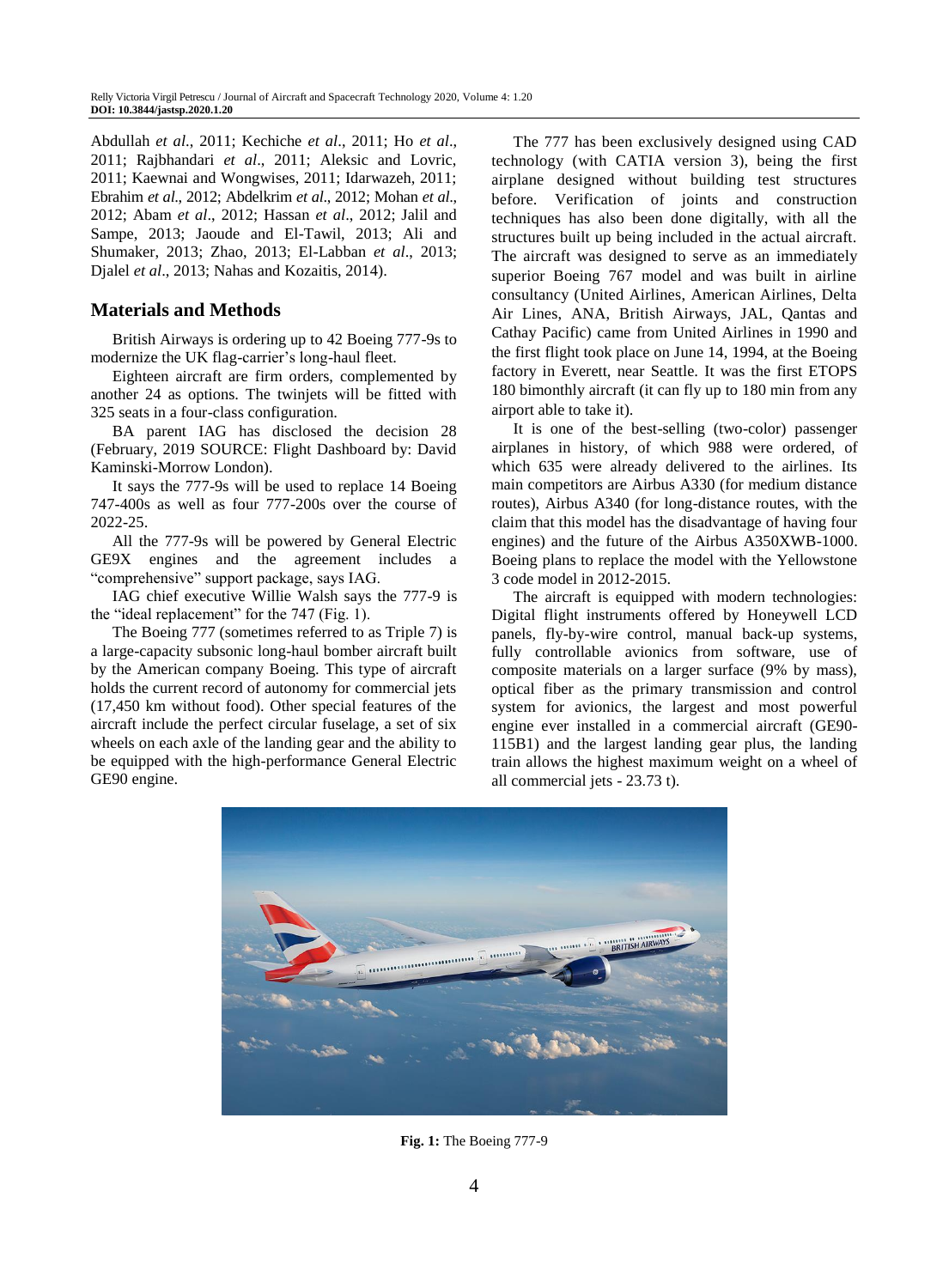The aircraft also uses classic technologies - such as the classic jump, unlike the Airbus models that have switched to joysticks. Similarly, the front section (section 41) is identical to that of the Boeing 767.

For the comfort of pilots and crew members over long distances, there is a special resting space above the passenger cabin, complete with beds. In fact, the entire interior of the plane was new and then used in other models.

The plane was designed to provide three markets depending on the required distance to travel: A market (3900-5200 nautical miles - 7223-9630 km), B market (5800-7700 nautical miles - 10742-14620 km) and C market (any over 8000 nautical miles - 14816 km).

Thus, there are 5 passenger variants: 777-200, 777- 200ER (Extended Range), 777-200LR (Long Range), 777-300 and 777-300ER. In addition, a cargo model, called 777F (Freighter - Freight), is also available.

The 777-200 (sometimes 772A): Built for Market A, was first delivered in 1995 with United Airlines. The maximum take-off mass is 229-247 tons and the range is 3.780-5.150 nautical miles (7,000-9,500 km). It is available with three engine models: 329 kN Pratt and Whitney PW4074 at 329 kN, GE90-75B at 334 kN, or Rolls Royce Trent 875s, also at 334 kN. 88 777-200 aircraft were ordered, all delivered. The competition is the Airbus A330.

777-200ER (sometimes 772B): It was the initial offer for the B market, with a larger authorized mass (263-286 t), additional fuel tanks and increased autonomy of between 11,000 and 14,300 km. The first model was delivered in 1997 to British Airways. The model holds the single-engine flight record - sailed for 192 min (maximum ETOPS limit at that time) on March 17, 2003, with 255 passengers on board, over the Pacific Ocean, then landing safely. There were ordered 430 airplanes, of which 395 were already delivered. The competition is the Airbus A340-300.

The 777-200LR is the latest Boeing 777 - launched in 2006. It is the world's largest autonomous airplane capable of connecting almost any two airports in the world - the plane can fly 17446 km without stopping in 18 hours. It uses GE90-110B1 engines of 495 kN and has even more fuel tanks. Holds the record for flying a commercial jet, flying 21.602 km, from Hong Kong to London in 22 hours (the long route, the east, above the Pacific, America and the Atlantic normal route, to the west, it is much shorter, being daily traveled by several models). Currently, there are 40 models ordered, of which 2 have already been delivered to Pakistan International Airlines and one to Air Canada. Boeing works to be increased even more aircraft autonomy (and to compete with the future Airbus A350), so London-Sydney, one of the last routes that cannot be offered nonstop become possible. Currently, he does not have a competitor (Airbus A340-500 is the closest model but only has a lower range and four engines).

The 777-300 is the long-haul model for the A-Series and was also sold as a replacement for the original Boeing 747 models that had reached the end of their life. It is longer with 10.1 m, allowing up to 550 passengers in the charter configuration (in the standard configuration, three classes, the capacity is 368 passengers, with a 10,500 km autonomy. It is capable of ETOPS-180 and employs 400 kN of Pratt and Whitney (PW4090) or 436 kN General Electric GE90-92Bs. 60 pieces were ordered, all of which were delivered - the last command was held in 2002, the model being replaced by 777-300ER. Airbus A340-300 and Airbus A340-600 are competing models.

The 777-300ER is the top-of-the-range model, offering a 777-300 range and a greater range - nearly 14,594 km. This is possible due to GE90-115B engines, larger authorized masses and structural improvements that allow more fuel to be transported under similar passenger and freight conditions. The 777-300ER flew over 6 h with a single engine for ETOPS certification (although only 3 h of flight was required); 266 pieces were ordered from which 89 pieces were delivered.

The cargo model is built from a mix of 777-300ER (landing gear, tank) and 777-200LR (engines and structure). The first flight will take place in 2008 and will be able to carry nearly 103 tons over a distance of 9065 km.

#### **Results**

Flight 38 of British Airways was a flight that left Beijing Airport to Heathrow.pe airport on January 18, 2008, a Boeing 777-200er plane that served the flight lost both engines. The Avion planted 1 minute after that crashed on the runway. Of the 153 passengers, 47 were injured. The loss of engines was the ice from the fuel. The Avion was the first Boeing 777 thrown into the old iron.

Asiana Airlines flight 214 was a passenger transpacific flight operated by Asiana Airlines, which left Shanghai Pudong International Airport, to stop at Incheon International Airport near Seoul, South Korea, to the destination of San Francisco International Airport the county of San Mateo, California, USA. On July 6, 2013, a Boeing 777-200ER aircraft serving the flight missed the landing on San Francisco International Airport, with 291 passengers and 16 crew members aboard. Among the passengers, there were 141 Chinese citizens, 77 Korean citizens and 61 American citizens.

This was the first fatal accident involving a 777 model, three people losing their lives after the incident, but only two people from strict aviation accident (the third person (life after the impact of the plane and track) was hit by a fireman's car causing death).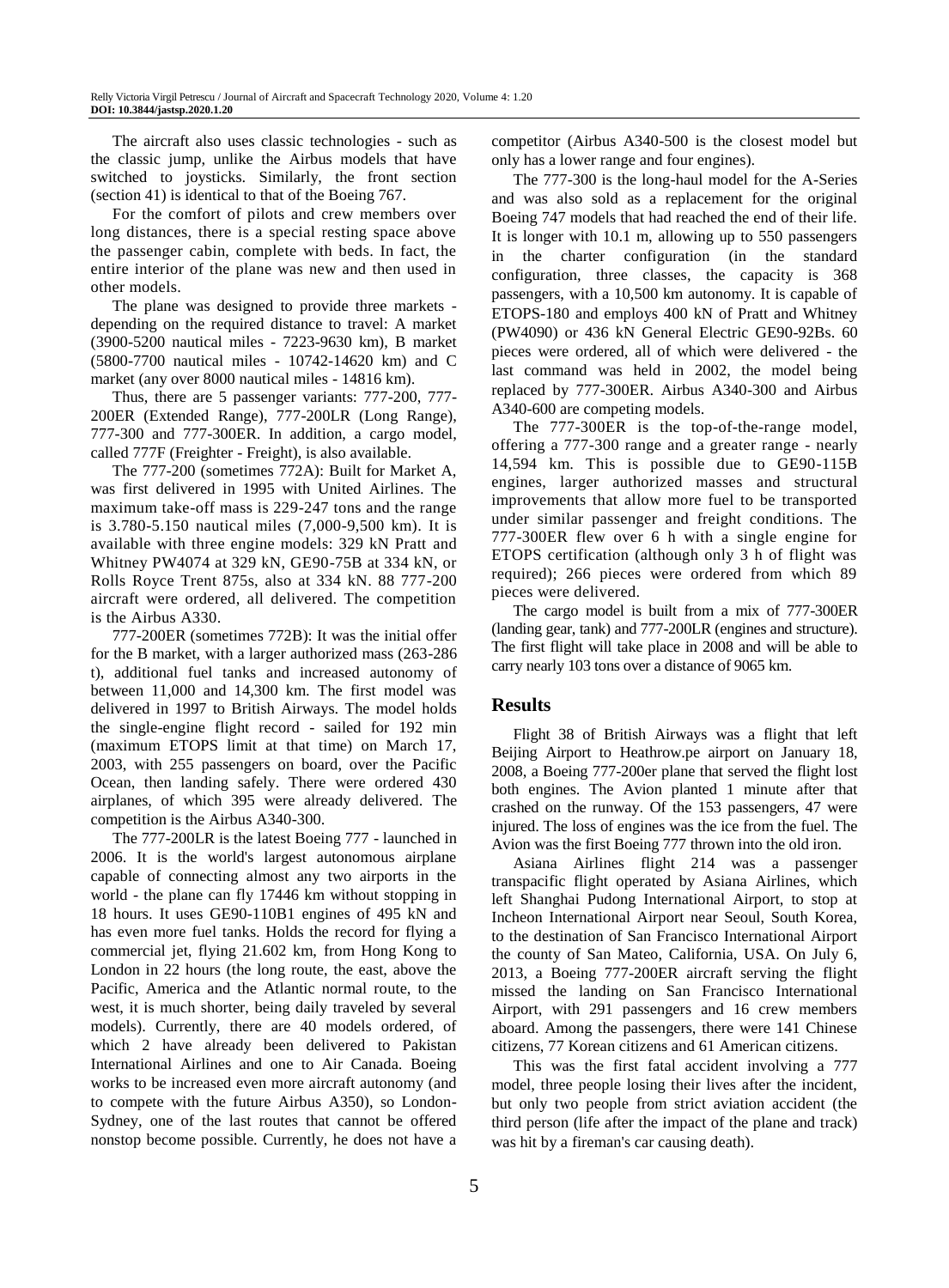Another incident is underway (08/03/2014) and involved a Boeing 777-200ER that took off from Kuala Lumpur with 239 people aboard, of which 227 passengers of 13 nationalities and 12 crew members and had to arrives in Beijing at 06.30 (00.30, Romanian time). At the time of writing, the plane was not declared as collapsing, but the Vietnamese navy has already found along ~ 15km of fuel in the South China Sea.

The worst incident was on July 17, 2014, when a 777-200ER Boeing aircraft was shot down 4 hours after Amsterdam left Schipol Airport to Kuala Lumpur. 298 passengers lost their lives. The 17-year-old 9M-MRD aircraft had its first flight on 17 July 1997, 17 years from the disaster.

#### **Discussion**

In the early 1930s, Boeing became a leader in aircraft construction and the design revolution that set the road for other tokens in the 1930s. In 1930, Monorail, a small monoplane wing carrying the mail, was built. Built entirely of metal, it was very fast and aerodynamic and had a retractable landing system. In fact, his design was so revolutionary that the engines and propellers of the time were not suited to realize the potential of the plane. Until the development of the propellers, Boeing built the Model 247 aircraft.

Two monorails were built. The second, model 221 had a cabin with six passengers. In 1931, Monomail design became the foundation of Boeing YB-9, the first monoplane bomber with golden console wings. Five examples came into operation between September 1932 and March 1933. The performance of the two-engine monoplane bomber led to a reconsideration of air defense requirements, although it was soon overcome by fast-moving bombers.

In 1932, Boeing introduced model 248, the world's first monoplane fighter. The P-26 Peashooter was in the front line with the US Air Force Corps from 1934 to 1938.

In 1933, the Boeing 247 was introduced, which set the standard for all competitors in the passenger transport market. The 247 was a completely metallic monoplane, much faster, safer and easier to remove than other passenger planes. For example, it was the first twoengine passenger plane to fly on an engine. In an era of insecure engines, this flight safety has been greatly improved. Boeing has built the first 59 aircraft exclusively for its own subsidiary operations of United Airlines. This severely affected competing airlines and was typical of the corporate anti-competitive behavior that the US government wanted to ban at the time. The direction established with the 247 was further developed by Douglas Aircraft, resulting in one of the most successful models in aviation history.

The Air Mail Act of 1934 banned airlines and manufacturers from being under the same corporate umbrella, so the company split into three smaller companies - Boeing Airplane Company, United Airlines and United Aircraft Corporation, the precursor United Technologies. Boeing retained the Stearman facilities in Wichita, Kansas. After splitting United Aircraft, William Boeing sold his shares and left Boeing. Clairmont "Claire" L. Egtvedt, who became Boeing's president in 1933, became president. He believed that the future of the company was building larger planes. The works began in 1936 on Boeing Plant 2 to fit the production of older modern aircraft.

From 1934 to 1937, Boeing developed a long-range experimental bomber, the XB-15. Since its introduction in 1937, it has been the largest craft harder than the air it has built so far. Attempts have shown that its speed has been unsatisfactory, but the design experience has been used to develop the 314 model that followed a year later.

Overlapping the YB-15 development period, Pan American World Airways (Pan Am) has reached an agreement to develop and build a commercial boat to transport passengers on the Transcaucasian routes. The first flight of Boeing 314 Clipper was in June 1938. It was the largest civilian aircraft of the day, with a capacity of 90 passengers a day and 40 passengers on night flights. A year later, the first regular American passenger service was inaugurated. in Great Britain. Subsequently, other routes were opened, so Pan Am flew with Boeing 314 soon to destinations around the world.

In 1938, Boeing finished his work at Stratoliner 307. It was the first cabin airplane in the world and was able to navigate at an altitude of 6,100 m, in most weather conditions. It was based on the B-17, using the same wings, tail and motors.

During the Second World War, Boeing built a large number of B-17 and B-29 bombers (Boeing ranks 12th among US companies in the value of wartime production contracts). Many of the workers were women whose husbands went to war. At the beginning of March 1944, production increased, so that each month more than 350 planes were built. To prevent an air attack, the production plants were covered with greenery and agricultural land. During the war, US airlines have cooperated. Boeing Booming B-17 was also assembled by Lockheed Aircraft Corp and Douglas Aircraft Co., while the B-29 was also assembled by Bell Aircraft Co. and by Glenn L. Martin. In 1942, Boeing began developing the C-97 Stratofreighter, the first in a generation of heavy military transport; came into operation in 1947. The C-97 was successfully adapted to be used as a fuel tank, although its transport role was soon limited by models that had advantages either in versatility or capacity.

After the war, most bombing orders were canceled and 70,000 people lost their Boeing job. The company wanted to recover quickly by selling the Stratocruiser (model 377), a four-engine luxury commercial aircraft derived from the C-97. However, sales of this model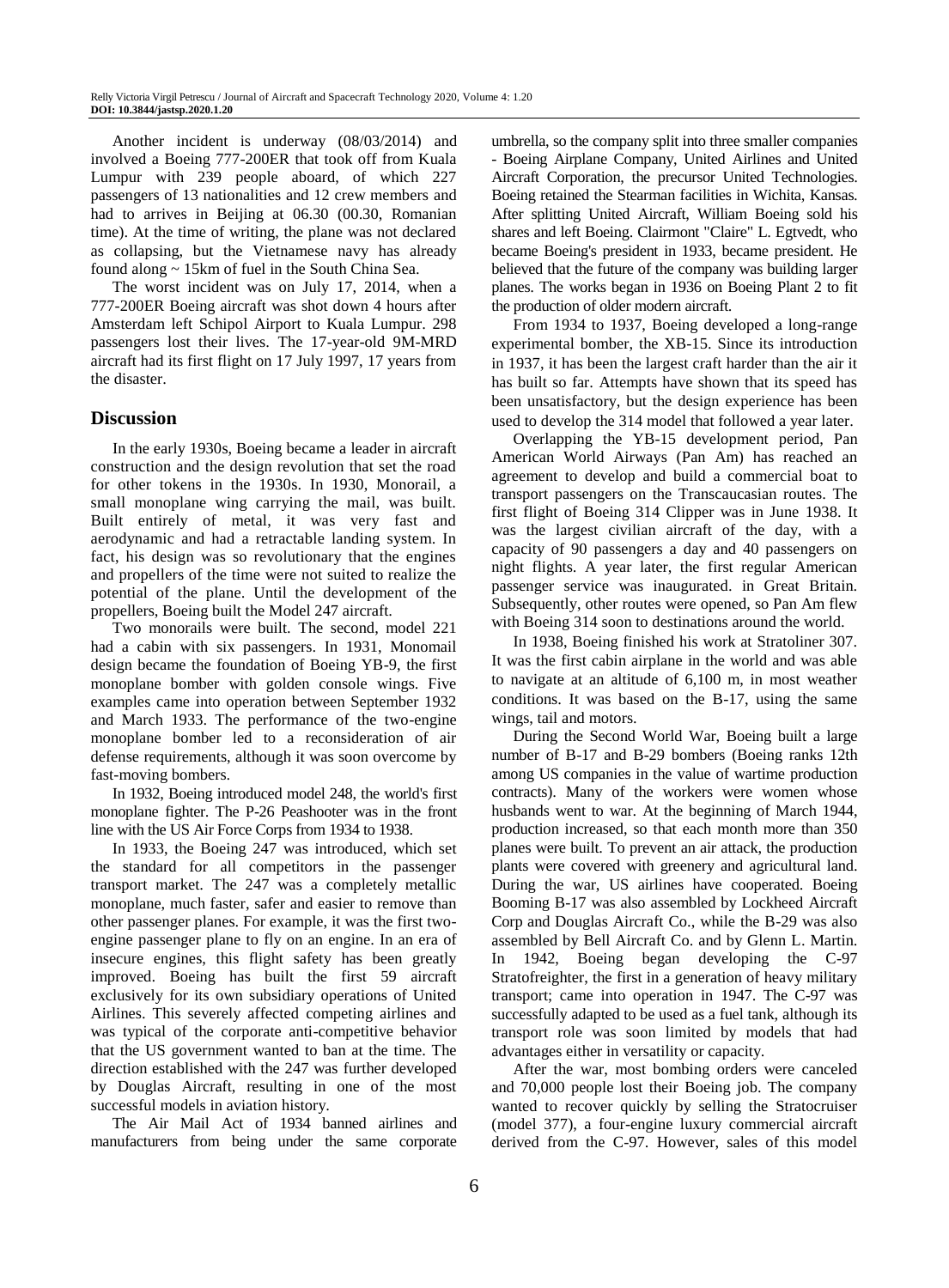were not as expected and Boeing had to look for other opportunities to overcome the situation. In 1947, Boeing flew his first aircraft, XB-47, where B-47 and B-52 bombers were successful.

Boeing has developed military planes such as B-47 Stratojet bombers and B-52 Stratofortress in the late 1940s and 1950s. In the early 1950s, Boeing used the company's funds to develop a 367-80 number that led to the KC- 135 Stratotanker and Boeing 707. Some of these were built at the Boeing facilities in Wichita, Kansas, which existed between 1931 and 2014.

Between the last delivery of 377 in 1950 and the first order for 707 in 1955, Boeing was stopped by the commercial aviation market.

In the mid-1950s, technology advances significantly, giving Boeing the opportunity to develop and produce new products. One of the first was the short-range missile used to intercept the enemy plane. Until then, the cold war had become a fact of life and Boeing used its short-range missile technology to develop and build an intercontinental missile.

In 1958, Boeing began transporting 707, the first commercial airplane in the United States, in response to British Comet De Havilland, French Caravelle and Tupolev Tu-104 Soviet, which were the first commercial airplanes in the world. With the 707, a four-engined airplane and 156 passengers, the US has become the leader in commercial token production. A few years later, Boeing added a second version of this aircraft, the Boeing 720, which was slightly faster and had a shorter range.

Boeing was an important engine manufacturer for turbines in the 1950s and 1960s. Engines were one of the company's major efforts to expand its product base beyond military aircraft after the Second World War. Turbines with gas turbines started in 1943 and Boeing turbines were designated 502 (T50), 520 (T60), 540, 551 and 553. Boeing built 2461 engines before production began in April 1968 Many Boeing engine applications, with the boat.

Vertol Aircraft Corporation was acquired by Boeing in 1960 and was reorganized as a Boeing Vertol division. Chinook CH-47 with two wheels, produced by Vertol, took the first flight in 1961. This helicopter with heavy lifts remains a vehicle with jobs so far. In 1964, Vertol also began production of the CH-46 Sea Knight.

In December 1960, Boeing announced the 727 jetliner model, which entered the commercial service about three years later. The various variants of passengers, freight wagons and convertible wagons were developed for the 727 model. 727 was the first commercial jetliner to reach 1,000 sales.

On May 21, 1961, the company reduced its name to the current "Boeing Company".

Boeing won a contract in 1961 for manufacturing the S-IC stage of the Saturn V rocket, manufactured at Michoud's installation in New Orleans, Louisiana.

In 1966, Boeing President William M. Allen asked Malcolm T. Stamper to launch the production of the new 747 planes he proposed the future of the company. It was a challenge and monumental management and included building the largest factory in the world to build 747 at Everett, Washington, a factory that has the size of 40 football fields.

In 1967, Boeing introduced another short- and medium-range aircraft, the 737 engine. Since then, it has become the commercial airliner with the best-selling commercial airliner in aviation history. Several versions have been developed, mainly to enhance the capacity and range of seats; The 737 remains in production from February 2018, with the latest 737 MAX series.

The launch of ceremonies for the first 747-100 took place in 1968 at the new massive factory in Everett, about an hour's drive from Seattle's Boeing House. The aircraft made its first flight a year later. The first commercial flight took place in 1970. The 747 has an intercontinental range and a higher seating capacity than Boeing's previous aircraft.

Boeing also developed hydrophones in the 1960s. USS High Point (PCH-1) was a submarine experimental hunter. USS Tucumcari Patrol Hydrophore (PGH-2) was more successful. Only one was built but saw service in Vietnam and Europe before collapsing in 1972. Water-jet waterproofing and submerged flyers were examples of the latest Pegasus Nursery and Patrol Hydrofoils 929 Jetfoil in the 1980s Tucumcari and Ships Later they were produced in Renton. While hydrophore vessels were closed in the late 1980s, Boeing Jetfoils are still in service in Asia.

In the early 1970s, Boeing suffered a simultaneous decrease in Vietnam's military spending, the slowdown in the space program, such as the Apollo project, the 1969-1970 recession and the \$ 2 billion company's debt, building the new 747 aircraft. Boeing has not received orders for more than a year. The best thing for the future, the 747, was delayed in production for three months due to problems with the Pratt and Whitney engines. Then, in March 1971, Congress voted to suspend the funding for the development of the Boeing 2707 Supersonic (SST), the US response to the British-French Concorde, forcing the end of the project.

The commercial aircraft group, by far the largest Boeing unit, moved from 83,700 employees in 1968 to 20,750 in 1971. Each unpaid Boeing employee cost at least one job in Seattle and the unemployment rate increased to 14%. Population vacancy rates rose to 16%, from 1% in 1967.

In January 1970, the first 747, a four-engine longrange aircraft, flew its first commercial flight to Pan American World Airways. The 747 has changed the aerospace industry, offering a much higher capacity than any other production aircraft. The company delivered more than 1,500 Boeing 747 engines. The 747 product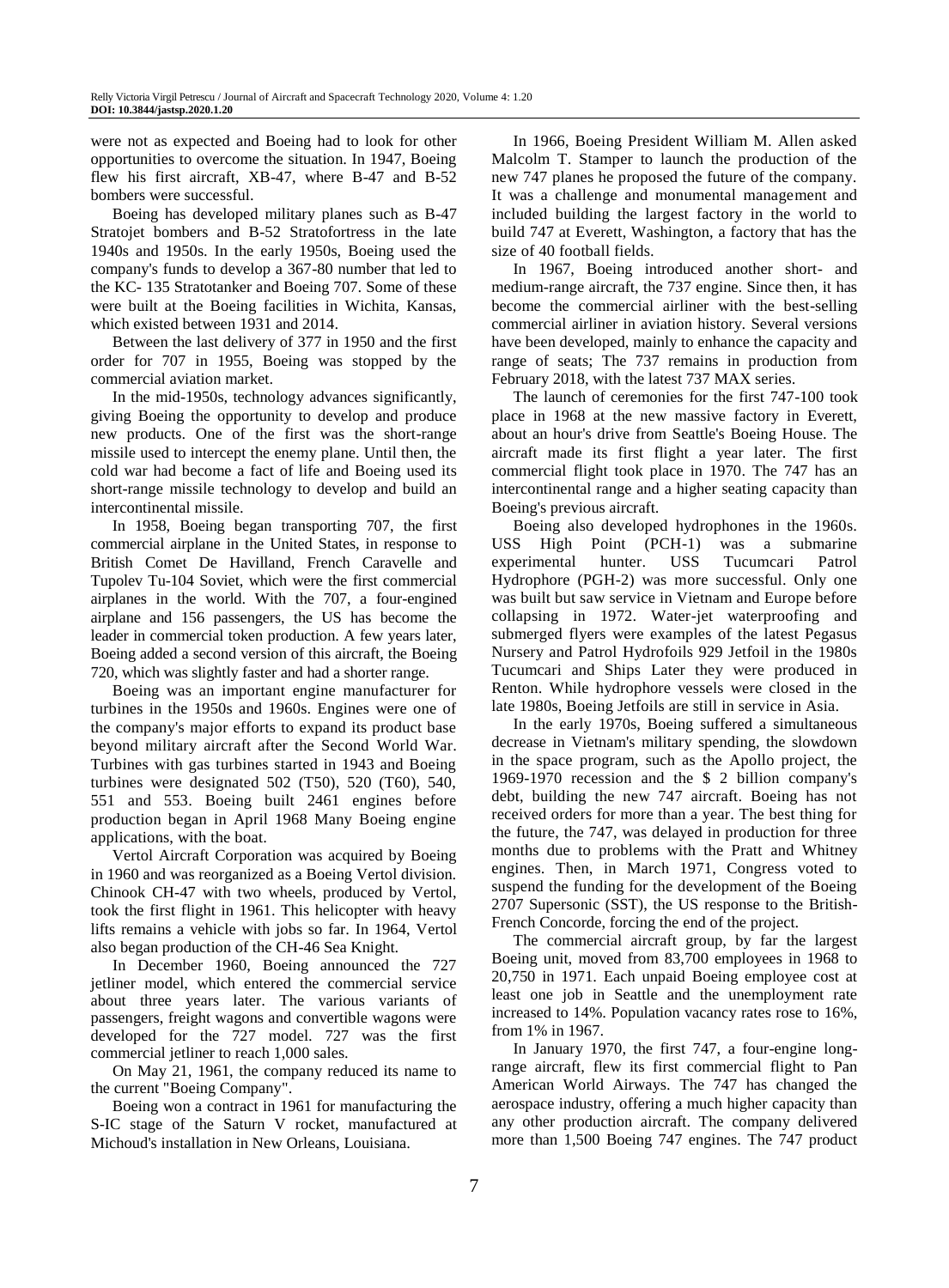has undergone continuous improvement to keep it up-todate. Larger versions have also been developed by stretching the upper deck. The latest version of 747, 747- 8, has been in production since 2018.

Boeing launched three Jetfoil 929-100 hydrophones purchased in 1975 for service in the Hawaiian Islands. When the service ended in 1979, the three hydrophones were acquired by Far East Hydrofoil for service between Hong Kong and Macao.

In the 1970s, Boeing also developed the US Light Light Rail vehicle, which was used in San Francisco, Boston and Morgantown, West Virginia.

In 1983, the economic situation began to improve. Boeing has collected 1,000 passenger planes. In the following years, commercial aircraft and military versions became the basic equipment of airlines and air forces. As passenger air traffic increased, the competition was more difficult, especially from Airbus, a new European entrant in commercial aircraft production. Boeing had to provide new aircraft and developed a single 757, the largest unidirectional corridor 767 and improved versions of 737. An important project of these years was the space shuttle, to which Boeing contributed with its experience in the spacecraft purchased in the Apollo period. Boeing also participated with other products in the space program and was the first contractor of the International Space Station Program.

Over the decade, several military projects have entered production, including Boeing's support for the B-2 stealth bomber. As part of a Northrop-led industrial team, Boeing built the exterior of the B-2, the center of the puppy's central fuselage, the landing system, the fuel supply system and the weapon delivery system. At its peak in 1991, the B-2 was Boeing's largest military program, which hired about 10,000 people. In the same year, the US National Aeronautics Association awarded the B-2 Colli Trophy the largest aerospace achievement in America. The first B-2 came out of the final assembly plant of the bomber in Palmdale, California in November 1988 and flew for the first time on July 17, 1989.

The air defense system against airplanes and a new generation of short-range missiles have also entered production. During these years, Boeing has been very active in modernizing existing military equipment and developing new ones. Boeing has also contributed to the development of wind energy with MOD-2 experimental wind turbines for NASA and the United States Department of Energy and MOD-5B for Hawaii.

Boeing was one of the seven companies that fought for the advanced tactical fighter. Boeing agreed with General Dynamics and Lockheed for all three companies to participate in the development if one of the three companies was selected. The Lockheed design was finally selected and developed in the F-22 Raptor.

In April 1994, Boeing presented the most modern commercial aircraft, the 777 engine, with a capacity of approximately 300-370 passengers in a typical three seater seat between 767 and 747. The longest aircraft with two engines at sea 777 a, was the first Boeing to have a cable system and was designed in part to meet the challenges posed by the European Airbus on Boeing's traditional market. This aircraft has reached an important milestone being the first aircraft to have been fully engineered by Computer-Aided Design (CAD) techniques. The 777 was also the first airplane to be certified for the 180-minute ETOPS at FAA commissioning. Also in the mid-1990s, the company developed the revised version of the 737, known as 737 "Next-Generation" or 737NG. Since then, it has become the fastest selling option in 737 histories and on April 20, 2006, sales have passed those of the "Classic 737" with a subsequent order for 79 Southwest Airlines.

In 1995, Boeing chose to demolish the headquarters complex on East Marginal Way South instead of updating it to fit new seismic standards. The headquarters were moved to an adjacent building and the plant was demolished in 1996. In 1997, Boeing relied on East Marginal Way South at King County Airport in Seattle.

In 1996, Boeing acquired Rockwell's aerospace and defense units. Rockwell Business Units have become a Boeing subsidiary, named Boeing North American, Inc. In August 1997, Boeing merged with McDonnell Douglas in a \$ 13 billion swap and Boeing was the surviving company. After the merger, McDonnell Douglas MD-95 was renamed Boeing 717 and tri-jet MD-11 production was limited to merchandise. Boeing introduced a new corporate identity with the completion of the merger, incorporating the Boeing logo and a stylized version of the McDonnell Douglas symbol, which was derived from the Douglas Aircraft logo of the 1970s.

An aerospace analyst criticized the chief executive and his deputy, Philip M. Condit and Harry Stonecipher because they first thought of their personal benefits and caused Boeing's problems many years later. Instead of investing a large cash reserve to build new planes, they have launched a program to buy Boeing shares for more than \$ 10 billion.

In May 1999, Boeing studied the acquisition from Embraer to encourage the community between E-Jets and Boeing 717 but was set by US President Harry Stonecipher. He preferred to buy Bombardier Aerospace, but his owner, the Beaudoin family, asked too much for Boeing, who remembered buying Havilland Canada in the 1980s, losing a million dollars a day three years earlier to sells Bombardier 1992.

In January 2000, Boeing chose to expand its presence in another satellite communications sector by acquiring Hughes Electronics. Hughes Space and Communications, which pioneered satellite communications.

In September 2001, Boeing moved Seattle to Chicago. Chicago, Dallas and Denver - who were struggling to become the new home of the largest aerospace concern in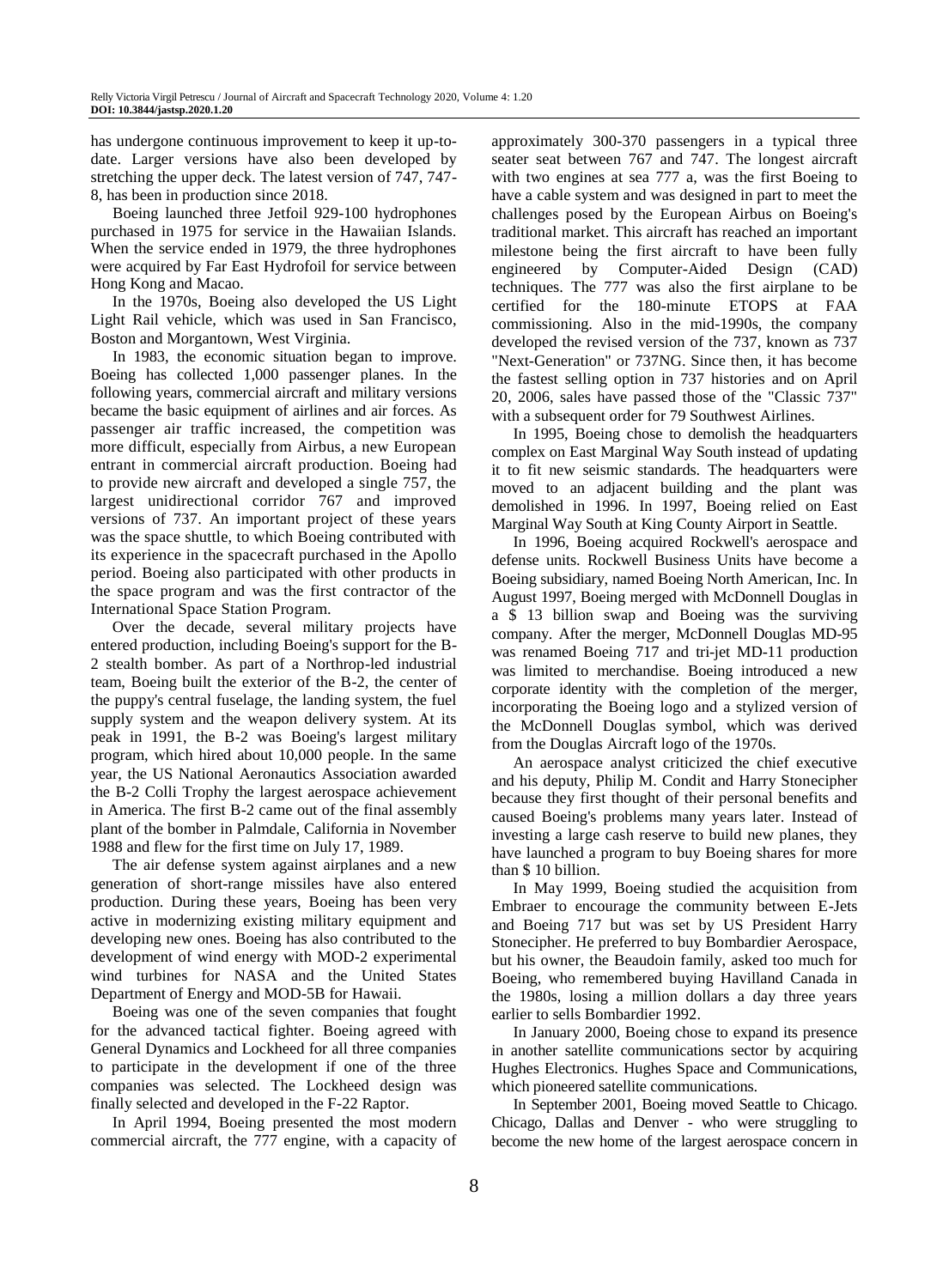the world - offered millions of dollars. Its offices are located in the Fulton River District just off Chicago.

On October 10, 2001, Boeing lost his rival, Lockheed Martin, to tens of billions of dollars in the Joint Strike Fighter. Boeing's entry, X-32, was rejected in favor of Lockheed X-35's participant. Boeing continued to serve as the main contractor at the International Space Station and built some of the major components.

Boeing began to develop the KC-767 fuel tank in the early 2000s. Italy and Japan have ordered four KC-767s. After FAA delays and certifications, Boeing delivered tanks to Japan in 2008, followed by the second KC-767 on March 5, 2010. Italy received four KC-767 in 2011.

In 2004, Boeing finished production of 757 after 1050 aircraft were produced. The more advanced versions of the 737 began competing against the 757 and the planned 787-3 plan was to fill most of the 757 markets. In the same year, Boeing announced that model 717, the newest civil aircraft, McDonnell Douglas, will begin production in 2006. 767 was also in danger of canceling the replacement of 787 but ordered the extended load schedule.

After several decades of success, Boeing lost ground to Airbus and subsequently lost its leading position in the aircraft market in 2003. The multiple Boeing projects were tracked and then canceled, especially the Sonic Cruiser, a proposed jetliner to travel with the speed of sound, reducing intercontinental travel by up to 20%. It was launched in 2001 with a new campaign to promote the new motto of Forever New Frontiers and redefine its image. However, the fate of the plane was sealed by changes in the commercial aviation market after the Sept. 11 attacks and by the poorer economy and rising fuel prices.

Later, Boeing optimized his production and turned his attention to a new Boeing 787 Dreamliner, using much of the technology developed for the Sonic Cruiser, but in a more conventional aircraft designed for maximum efficiency. The company also launched new variants of its successful 737 and 777 models. The 787 proved to be a very popular choice for airlines and earned a record number of orders before launch. With delays in the Airbus A380 program, several airlines have threatened to change the A380 orders in the new 747-8 version of Boeing. The Airbus response to the 787, A350, received a warm response at the start when it was announced as an enhanced version of the A330 and then received important commands when Airbus promised a completely new design. The 787 programs encountered delays, the first flight did not take place until the end of 2009.

After regulatory approval, Boeing created a joint venture, the United Launch Alliance with its competitor, Lockheed Martin, on December 1, 2006. The new association is the largest provider of missile launch services to the US government.

In 2005, former Boeing CEO Gary Scott and then CEO of Bombardier CSeries suggested collaboration for future CSeries, but an internal study embraced Embraer as the best partner for regional jets. The Brazilian government wanted to keep control and blocked a purchase.

On August 2, 2005, Boeing sold the Rocketdyne rocket engines division to Pratt and Whitney. On May 1, 2006, Boeing agreed to buy Dallas, Aviall, Inc. in Texas for \$ 1.7 billion and keep \$ 350 million in debt. Aviall, Inc. and its subsidiaries, Aviall Services, Inc. and ILS formed a wholly-owned subsidiary of Boeing Commercial Aviation Services (BCAS).

On August 2, 2005, Boeing sold the Rocketdyne rocket engines division to Pratt and Whitney. On May 1, 2006, Boeing agreed to buy Dallas, Aviall, Inc. in Texas for \$ 1.7 billion and keep \$ 350 million in debt. Aviall, Inc. and its subsidiaries, Aviall Services, Inc. and ILS formed a wholly-owned subsidiary of Boeing Commercial Aviation Services (BCAS).

Realizing that an increasing number of passengers relied on their computers to stay in touch, Boeing introduced Connexion by Boeing, a satellite-based satellite service that promised air travelers unprecedented access to the World Wide Web. The company started in 2005 with journalists, receiving generally favorable reviews. However, in the face of competition from cheaper options, such as cellular networks, it turned out to be too difficult to sell to most airlines. In August 2006, after a short and unsuccessful search of a business buyer, Boeing opted for service discontinuation.

On August 18, 2007, NASA selected Boeing as a contractor for the Ares I Scene rocket launcher, based on Apollo-Saturn and Space Shuttle technologies, built at the NASA Michoud Assembly near New Orleans; Boeing built the S-IC station of the Saturn V rocket in this place in the 1960s.

Boeing launched the 777 Freighter in May 2005 with an order from Air France. The transport variant is based on the -200LR model. Other clients include FedEx and Emirates. Boeing officially announced in November 2005 that it will produce a larger version of the 747, 747-8, in two variants, starting with the Freighter version with firm orders for two freight carriers. The second version, called Intercontinental, is for airlines. Both versions 747-8 have a protruding fuselage, advanced engine and wing and include other technologies developed for the 787.

Boeing also received the launch contract from the US Navy for the P-8 Poseidon Multimission Maritime Aircraft, an anti-submarine patrol war aircraft. He also received orders for 737 AEW&C "Wedgetail". The company also introduced new versions with an extended range of 737. These include the 737-700ER and 737- 900ER models. The 737-900ER is the newest and will expand the range 737-900 in a range similar to that of the 737-800, with the capacity to cover more passengers due to the addition of two additional emergency exits.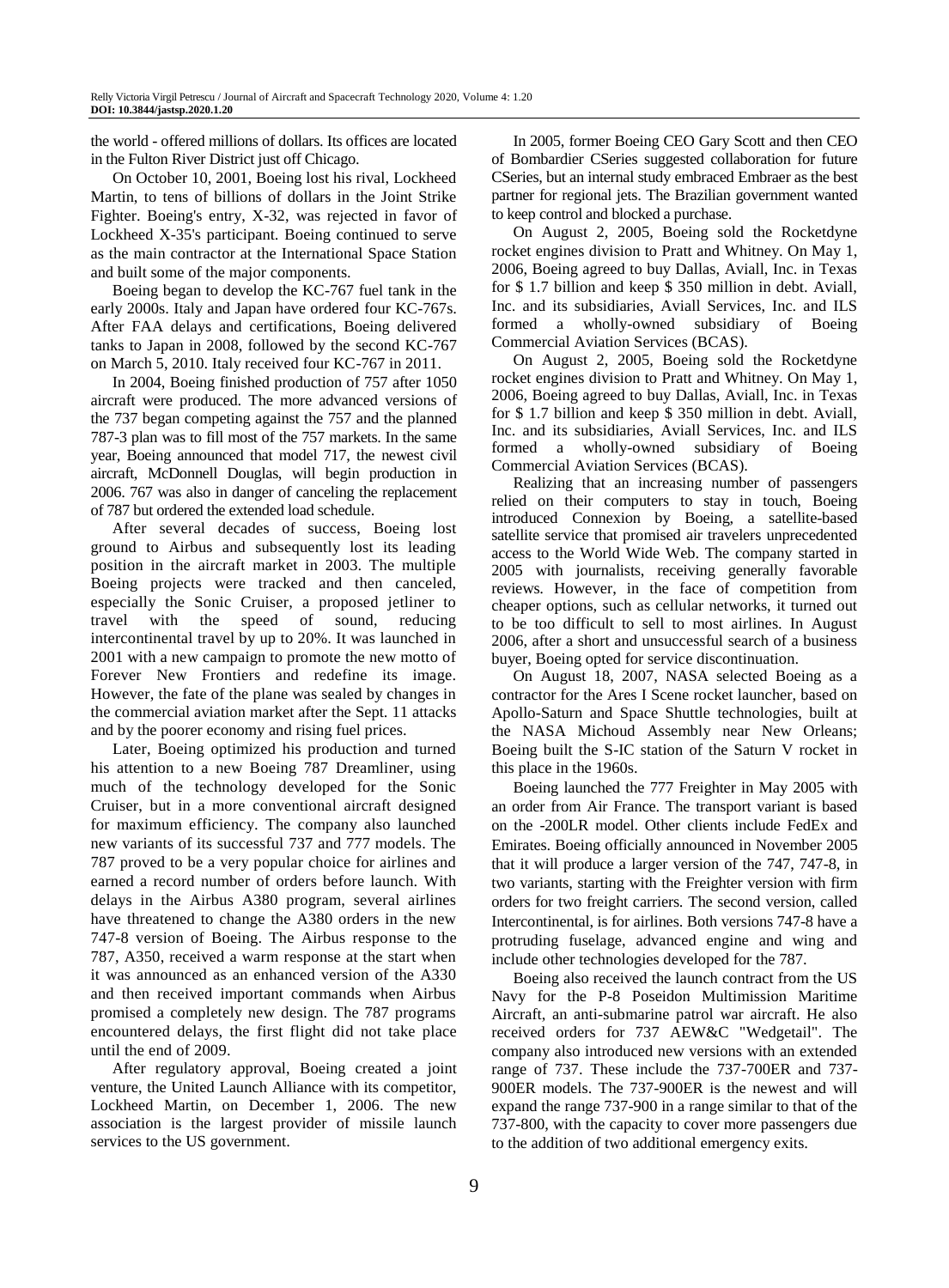777-200LL Worldliner has embarked on a wellknown global demonstration tour in the second half of 2005, demonstrating its ability to fly farther than any other commercial aircraft. On November 10, 2005, the 777-200LR established a world record for the longest non-stop flight.

The plane, who left Hong Kong, traveled to London, made a longer route, including flying over the US. He flew 11,664 nautical miles (21,601 km) during the 42 h flight of 22 h. She was led by Pakistan International Airlines pilots and PIA was the first plane to fly on 777- 200LL Worldliner.

On August 11, 2006, Boeing agreed to form a joint venture with the large titanium manufacturer in Russia, VSMPO-Avisma, for processing titanium forges. The forgings will be used on the 787 programs. In December 2007, Boeing and VSMPO-Avisma created a joint venture, Ural Boeing Manufacturing and signed a titanium agreement by 2015 and Boeing plans to invest \$ 27 billion in Russia over the next 30 years.

In February 2011, Boeing received a contract for 179 CP-46 US Air Force Tanks worth 35 billion dollars. The KC-46 is based on the KC-767.

In May 2006, four conceptual models examined by Boeing were presented in The Seattle Times on the basis of the company's internal documents. The research targets two directions: Low-cost planes and ecological planes. Codenamed by the Muppets family, a design team known as the Green Team focused primarily on reducing fuel consumption. All four models illustrate the look of the rear engine.

"Fozzie" uses open rotors and offers a lower cruise speed.

The "Cup" has very thin, long wings with the ability to partially fold to facilitate movement.

"Kermit Kruiser" has front-facing wings, over which the engines are positioned to reduce the low noise due to the ascending signing of the escape signature.

"Honeydew" with the delta wing design, resembles a marriage of the wing concept and the traditional tube fuselage.

As with most concepts, these models are only in the exploration phase, designed to help Boeing assess the potential of such radical technologies.

Boeing has recently patented field intensity technology, also known as the shock wave attenuation system, which would protect vehicles against shock waves generated by nearby explosions. Boeing has not yet confirmed when he plans to build and test the technology.

In the summer of 2010, Boeing acquired Fairfax, based on VA C4ISR and the developer of the Argon ST combat system, to expand its C4ISR cybernetic and intelligent capabilities.

In 2011, Boeing was reluctant to reconsider the 737 or develop a new small aircraft for which Embraer could have been involved, but when the A320neo was launched with new engines, it precipitated the 737 MAX. On November 17, Boeing received the largest \$ 21.7

billion in Indonesian Lion Air LCC for 201,737 MAX, 29,737-900ER and 150 purchase days after the previous \$ 18 billion for Emirates 50,777-300ER.

On January 5, 2012, Boeing announced that it would close the factory in Wichita, Kansas, with 2160 workers before 2014, more than 80 years from its inception, employing up to 40,000 people.

In May 2013, Boeing announced it will reduce to 1,500 IT jobs in Seattle over the next three years through layoffs, losses and especially relocations in St. Louis and North Charleston, South Carolina - 600 jobs each. In September, Boeing announced that their installation in Long Beach, the C-17 Globemaster III military transport, will be closed.

In January 2014, the company announced profits of \$ 1.23 billion for Q4 2013, a 26% increase due to higher demand for commercial aircraft. The last aircraft to be served at Boeing Wichita Station left in May 2014.

In September 2014, NASA awarded Boeing and SpaceX contracts for the transport of astronauts to the International Space Station.

In June 2015, Boeing announced that James McNerney would resign as CEO to be replaced by Boeing Dennis Muilenburg's COO on July 1, 2015. The 279th and the last C-17 were delivered before the closure, affecting 2,200 jobs.

In February 2016, Boeing announced that Boeing Chairman and CEO, Dennis Muilenburg, was elected as the 10th President of the Council, after James McNerney.

In March, Boeing announced plans to cut up to 4,000 jobs in the airline business division by mid-year. On May 13, 2016, Boeing opened a 27-acre factory in Washington, which will produce composite carbon wings for the Boeing 777X to be shipped from 2020.

On April 28, 2016, Bombardier Aerospace sold 75 CSeries CS100 firmly plus 50 options for Delta Air Lines. On April 27, 2017, Boeing filed a dumping claim for each of them, at a price of \$ 19.6 million, below the cost of production of \$ 33.2 million.

On June 9, 2017, the International Commerce Commission (USITC) found that US industry could be threatened. On September 26, the United States Department of Commerce (DoC) has noticed 220% of subsidies and will collect deposits based on them.

It will add a preliminary anti-dumping duty of 80%, resulting in a total charge of 300%.

DoC announced the final ruling, a total charge of 292%, on December 20th. On January 10, 2018, the Canadian government lodged a complaint with the World Trade Organization against the United States.

On January 26, 2018, the four USITC Commissioners unanimously agreed that the US industry is not threatened and that no pass orders will be issued to overturn the taxes imposed. The Commission's public report was made available by February 2018. On March 22, Boeing refused to appeal the ruling.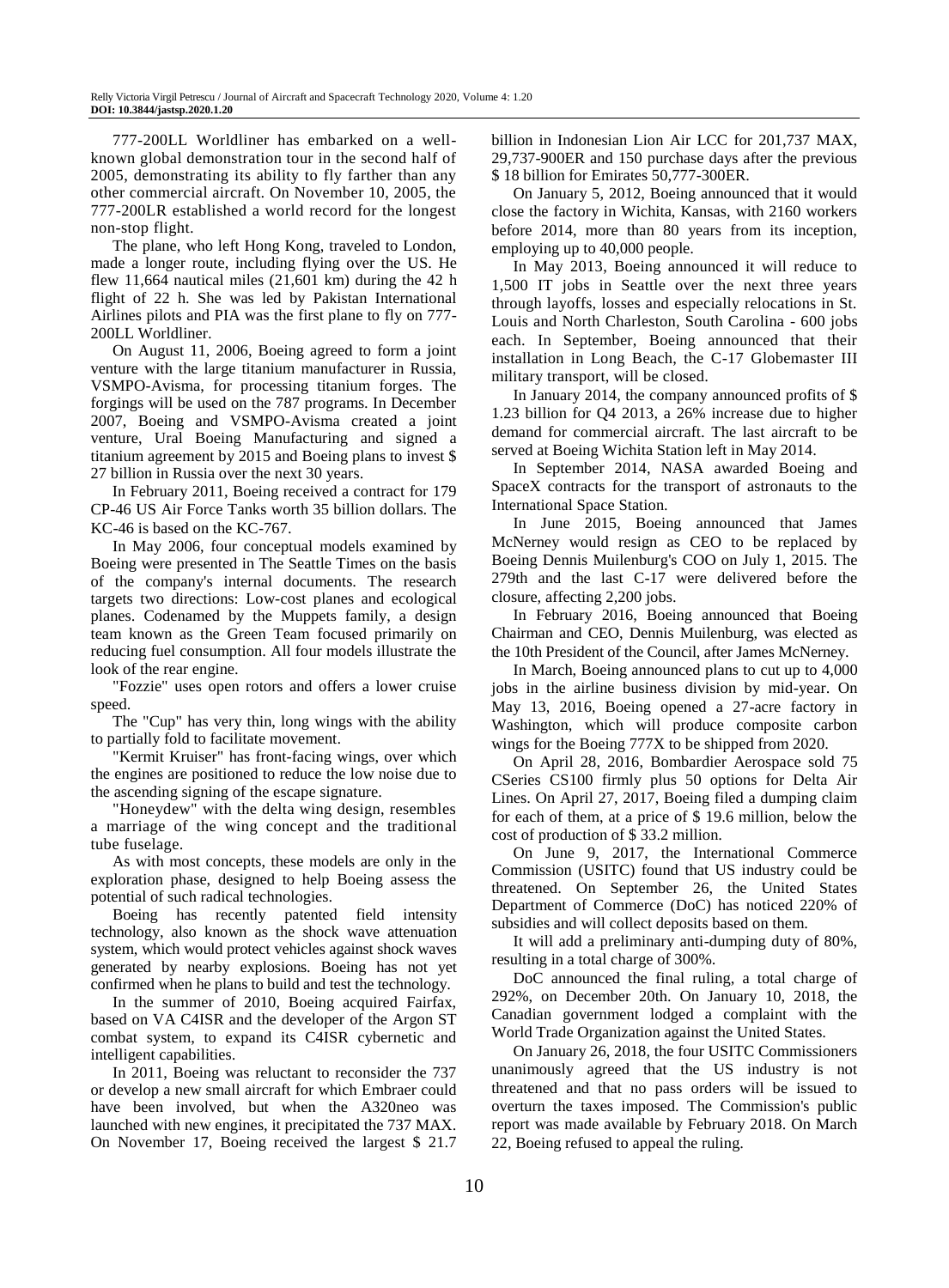In October 2017, Boeing announced plans to acquire Aurora Flight Sciences to expand its capabilities to develop autonomous, long-distance and long-distance aircraft for commercial and military business, pending regulatory approval.

### **Conclusions**

British Airways is ordering up to 42 Boeing 777-9s to modernize the UK flag-carrier's long-haul fleet.

Eighteen aircraft are firm orders, complemented by another 24 as options. The twinjets will be fitted with 325 seats in a four-class configuration.

BA parent IAG has disclosed the decision 28 (February, 2019 SOURCE: Flight Dashboard by: David Kaminski-Morrow London).

It says the 777-9s will be used to replace 14 Boeing 747- 400s as well as four 777-200s over the course of 2022-25.

All the 777-9s will be powered by General Electric GE9X engines and the agreement includes a "comprehensive" support package, says IAG.

IAG chief executive Willie Walsh says the 777-9 is the "ideal replacement" for the 747.

#### **Acknowledgement**

The work was appreciated by teams of professors from the departments of automobiles from several universities in Romania and Italy. This text was acknowledged and appreciated by Associate Professor Aniello Riccio SECONDA UNIVERSITA' DEGLI STUDI DI NAPOLI Italy, whom we thanks and in this way.

#### **Funding Information**

Research contract: Contract number 36-5-4D/1986 from 24IV1985, beneficiary CNST RO (Romanian National Center for Science and Technology) Improving dynamic mechanisms internal combustion engines. All these matters are copyrighted. Copyrights: 548 cgiywDssin, from: 22-04-2010, 08:48:48.

#### **Ethics**

Author declares that are not ethical issues that may arise after the publication of this manuscript. This article is original and contains unpublished material.

#### **References**

Ab-Rahman, M.S., H. Guna, MH. Harun, SD. Zan and K. Jumari, 2009. Cost-effective fabrication of selfmade 1×12 polymer optical fiber-based optical splitters for automotive application. Am. J. Eng. Applied Sci., 2: 252-259. DOI: 10.3844/ajeassp.2009.252.259

Saoud, 2012. Dynamic partial reconfiguration contribution on system on programmable chip architecture for motor drive implementation. Am. J. Eng. Applied Sci., 5: 15-24.

DOI: 10.3844/ajeassp.2012.15.24

Applied Sci., 5: 35-41.

DOI: 10.3844/ajeassp.2012.35.41

Abdullah, M.Z., A. Saat and Z. Hamzah, 2011. Optimization of energy dispersive x-ray fluorescence spectrometer to analyze heavy metals in moss samples. Am. J. Eng. Applied Sci., 4: 355-362. DOI: 10.3844/ajeassp.2011.355.362

Abam, F.I., I.U. Ugot and D.I. Igbong, 2012. Performance analysis and components irreversibilities of a (25 MW) gas turbine power plant modeled with a spray cooler. Am. J. Eng.

Abdelkrim, H., S.B. Othman, A.K.B. Salem and S.B.

- Abdullah, M., A. F.M. Zain, Y. H. Ho and S. Abdullah, 2009. TEC and scintillation study of equatorial ionosphere: A month campaign over sipitang and parit raja stations, Malaysia. Am. J. Eng. Applied Sci., 2: 44-49. DOI: 10.3844/ajeassp.2009.44.49
- Abdullah, H. and S.A. Halim, 2009. Electrical and magnetoresistive studies Nd doped on La-Ba-Mn-O<sup>3</sup> manganites for low-field sensor application. Am. J. Eng. Applied Sci., 2: 297-303. DOI: 10.3844/ajeassp.2009.297.303
- Abouobaida, H., 2016. Robust and efficient controller to design a standalone source supplied DC and AC load powered by photovoltaic generator. Am. J. Eng. Applied Sci., 9: 894-901. DOI: 10.3844/ajeassp.2016.894.901
- Abu-Ein, S., 2009. Numerical and analytical study of exhaust gases flow in porous media with applications to diesel particulate filters. Am. J. Eng. Applied Sci., 2: 70-75. DOI: 10.3844/ajeassp.2009.70.75

Abu-Lebdeh, T.M., G. Pérez-de León, S.A. Hamoush, R.D. Seals and V.E. Lamberti, 2016. Gas atomization of molten metal: Part II. Applications. Am. J. Eng. Applied Sci., 9: 334-349. DOI: 10.3844/ajeassp.2016.334.349

Agarwala, S., 2016. A perspective on 3D bioprinting technology: Present and future. Am. J. Eng. Applied Sci., 9: 985-990.

DOI: 10.3844/ajeassp.2016.985.990

- Ahmed, M., R. Khan, M. Billah and S. Farhana, 2010. A novel navigation algorithm for hexagonal hexapod robot. Am. J. Eng. Applied Sci., 3: 320-327. DOI: 10.3844/ajeassp.2010.320.327
- Ahmed, R., M. Khan, H. Haque and H. Rahman, 2016. An approach to develop a dynamic job shop scheduling by fuzzy rule-based system and comparative study with the traditional priority rules. Am. J. Eng. Applied Sci., 9: 202-212. DOI: 10.3844/ajeassp.2016.202.212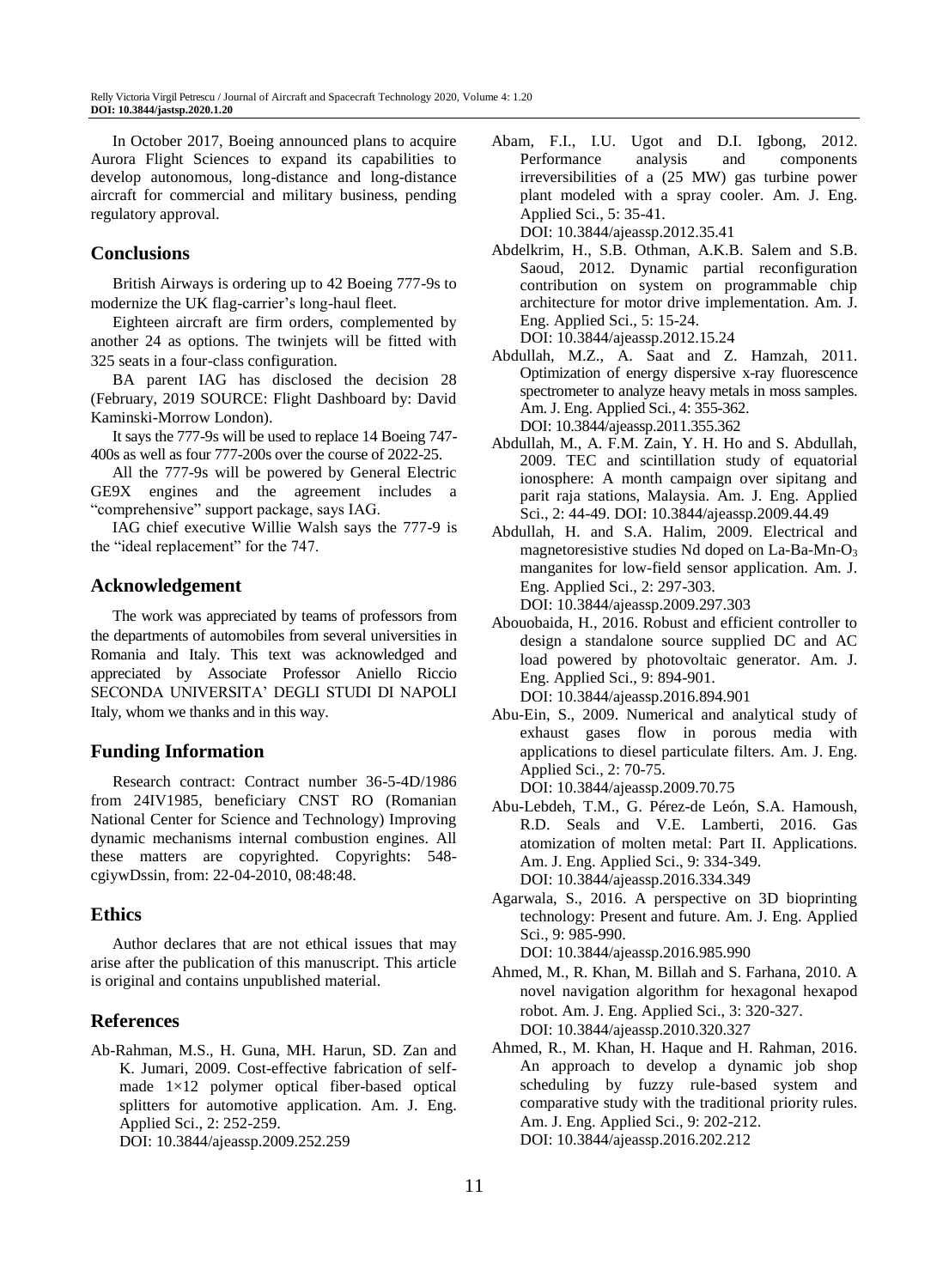- Akhesmeh, S., N. Pourmahmoud and H. Sedgi, 2008. Numerical study of the temperature separation in the ranque-hilsch vortex tube. Am. J. Eng. Applied Sci., 1: 181-187. DOI: 10.3844/ajeassp.2008.181.187
- Al-Abbas, I.K., 2009. Reduced order models of a current source inverter induction motor drive. Am. J. Eng. Applied Sci., 2: 39-43. DOI: 10.3844/ajeassp.2009.39.43
- Al-Hasan, M.I. and A.S. Al-Ghamdi, 2016. Energy balance for a diesel engine operates on a pure biodiesel, diesel fuel and biodiesel-diesel blends. Am. J. Eng. Applied Sci., 9: 458-465. DOI: 10.3844/ajeassp.2016.458.465
- Al Smadi, T.A., 2011. Low cost smart sensor design. Am. J. Eng. Applied Sci., 4: 162-168. DOI: 10.3844/ajeassp.2011.162.168
- AL Qadi, A.N.S., M.B.A. ALhasanat, A. AL Dahamsheh and S. AL Zaiydneen, 2016a. Using of box-benken method to predict the compressive strength of selfcompacting concrete containing Wadi Musa Bentonite, Jordan. Am. J. Eng. Applied Sci., 9: 406-411. DOI: 10.3844/ajeassp.2016.406.411
- Al Qadi, A.N.S., M.B.A. Alhasanat and M. Haddad, 2016b. Effect of crumb rubber as coarse and fine aggregates on the properties of asphalt concrete. Am. J. Eng. Applied Sci., 9: 558-564. DOI: 10.3844/ajeassp.2016.558.564
- Aleksic, S. and A. Lovric, 2011. Energy consumption and environmental implications of wired access networks. Am. J. Eng. Applied Sci., 4: 531-539. DOI: 10.3844/ajeassp.2011.531.539
- Alhasanat, M.B., A.N. Al Qadi, O.A. Al Khashman and A. Dahamsheh, 2016. Scanning electron microscopic evaluation of self-compacting concrete spalling at elevated temperatures. Am. J. Eng. Applied Sci., 9: 119-127. DOI: 10.3844/ajeassp.2016.119.127
- Ali, K.S. and J.L. Shumaker, 2013. Hardware in the loop simulator for multi-agent unmanned aerial vehicles environment. Am. J. Eng. Applied Sci., 6: 172-177. DOI: 10.3844/ajeassp.2013.172.177
- Ali, G.A.M., O. Fouad and S.A. Makhlouf, 2016. Electrical properties of cobalt oxide/silica nanocomposites obtained by sol-gel technique. Am. J. Eng. Applied Sci., 9: 12-16. DOI: 10.3844/ajeassp.2016.12.16
- Alwetaishi, M.S., 2016. Impact of building function on thermal comfort: A review paper. Am. J. Eng. Applied Sci., 9: 928-945. DOI: 10.3844/ajeassp.2016.928.945
- Aly, W.M. and M.S. Abuelnasr, 2010. Electronic design automation using object oriented electronics. Am. J. Eng. Applied Sci., 3: 121-127.

DOI: 10.3844/ajeassp.2010.121.127

Amani, N., 2016. Design and implementation of optimum management system using cost evaluation and financial analysis for prevention of building failure. Am. J. Eng. Applied Sci., 9: 281-296. DOI: 10.3844/ajeassp.2016.281.296

- Anizan, S., K. Yusri, C.S. Leong, N. Amin and S. Zaidi *et al*., 2011. Effects of the contact resistivity variations of the screen-printed silicon solar cell. Am. J. Eng. Applied Sci., 4: 328-331. DOI: 10.3844/ajeassp.2011.328.331
- Ascione, F., N. Bianco, R.F. De Masi, F. de Rossi and C. De Stasio *et al*., 2016. Energy audit of health care facilities: Dynamic simulation of energy performances and energy-oriented refurbishment of system and equipment for microclimatic control. Am. J. Eng. Applied Sci., 9: 814-834. DOI: 10.3844/ajeassp.2016.814.834
- Augustine, A., R.D. Prakash, R. Xavier and M.C. Parassery, 2016. Review of signal processing techniques for detection of power quality events. Am. J. Eng. Applied Sci., 9: 364-370. DOI: 10.3844/ajeassp.2016.364.370
- Aversa, R., R.V.V. Petrescu, A. Apicella and F.I.T. Petrescu, 2017a. Nano-diamond hybrid materials for structural biomedical application. Am. J. Biochem. Biotechnol., 13: 34-41. DOI: 10.3844/ajbbsp.2017.34.41
- Aversa, R., R.V. Petrescu, B. Akash, R.B. Bucinell and J.M. Corchado *et al*., 2017b. Kinematics and forces to a new model forging manipulator. Am. J. Applied Sci., 14: 60-80. DOI: 10.3844/ajassp.2017.60.80
- Aversa, R., R.V. Petrescu, A. Apicella, I.T.F. Petrescu and J.K. Calautit *et al*., 2017c. Something about the V engines design. Am. J. Applied Sci., 14: 34-52. DOI: 10.3844/ajassp.2017.34.52
- Aversa, R., D. Parcesepe, R.V.V. Petrescu, F. Berto and G. Chen *et al*., 2017d. Process ability of bulk metallic glasses. Am. J. Applied Sci., 14: 294-301. DOI: 10.3844/ajassp.2017.294.301
- Aversa, R., R.V.V. Petrescu, B. Akash, R.B. Bucinell and J.M. Corchado *et al*., 2017e. Something about the balancing of thermal motors. Am. J. Eng. Applied Sci., 10: 200.217. DOI: 10.3844/ajeassp.2017.200.217
- Aversa, R., F.I.T. Petrescu, R.V. Petrescu and A. Apicella, 2016a. Biomimetic FEA bone modeling for customized hybrid biological prostheses development. Am. J. Applied Sci., 13: 1060-1067. DOI: 10.3844/ajassp.2016.1060.1067
- Aversa, R., D. Parcesepe, R.V. Petrescu, G. Chen and F.I.T. Petrescu *et al*., 2016b. Glassy amorphous metal injection molded induced morphological defects. Am. J. Applied Sci., 13: 1476-1482. DOI: 10.3844/ajassp.2016.1476.1482
- Aversa, R., R.V. Petrescu, F.I.T. Petrescu and A. Apicella, 2016c. Smart-factory: Optimization and process control of composite centrifuged pipes. Am. J. Applied Sci., 13: 1330-1341. DOI: 10.3844/ajassp.2016.1330.1341
- Aversa, R., F. Tamburrino, R.V. Petrescu, F.I.T. Petrescu and M. Artur *et al*., 2016d. Biomechanically inspired shape memory effect machines driven by muscle like acting NiTi alloys. Am. J. Applied Sci., 13: 1264-1271. DOI: 10.3844/ajassp.2016.1264.1271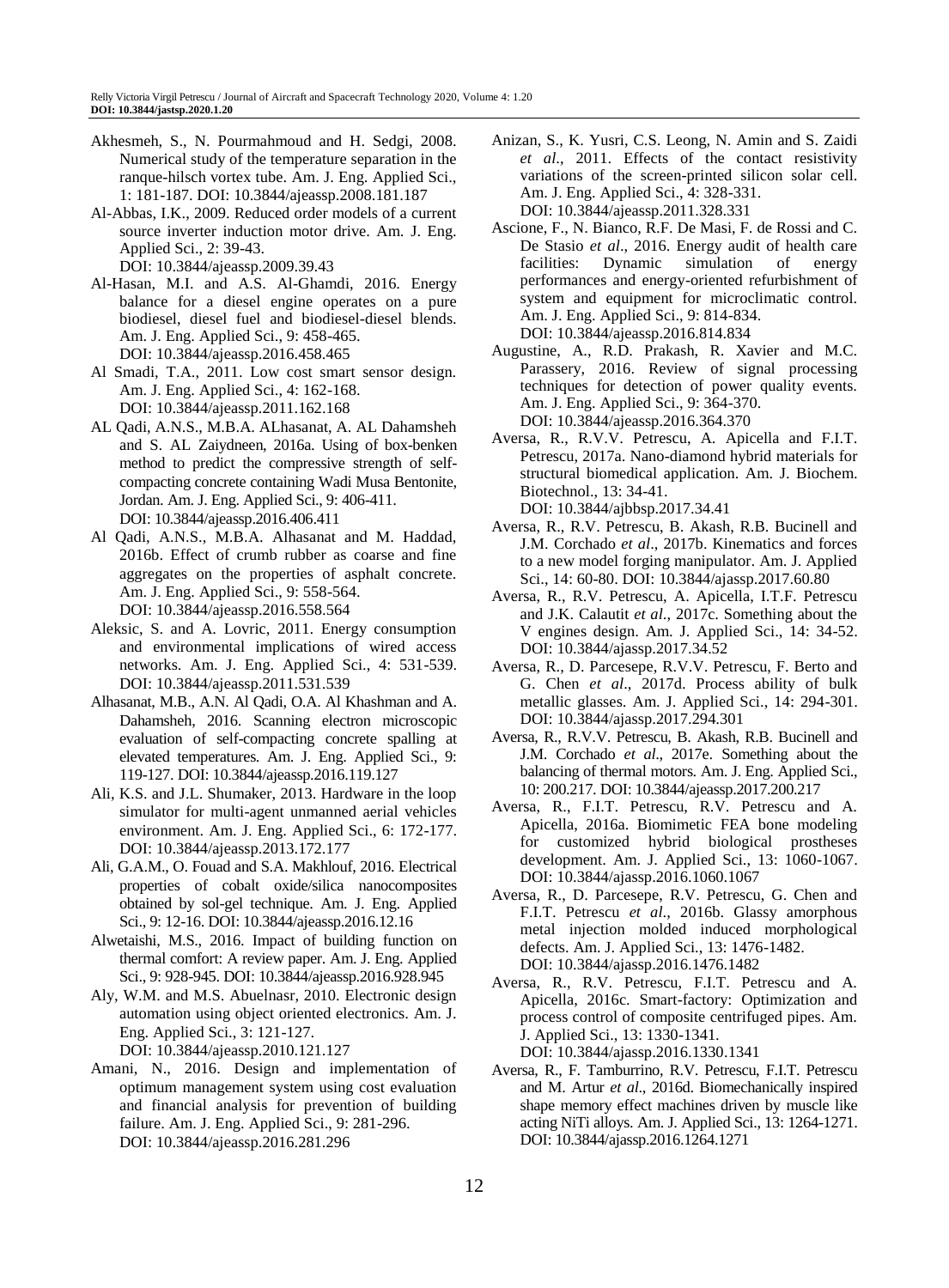- Aversa, R., E.M. Buzea, R.V. Petrescu, A. Apicella and M. Neacsa *et al*., 2016e. Present a mechatronic system having able to determine the concentration of carotenoids. Am. J. Eng. Applied Sci., 9: 1106-1111. DOI: 10.3844/ajeassp.2016.1106.1111
- Aversa, R., R.V. Petrescu, R. Sorrentino, F.I.T. Petrescu and A. Apicella, 2016f. Hybrid ceramo-polymeric nanocomposite for biomimetic scaffolds design and preparation. Am. J. Eng. Applied Sci., 9: 1096-1105. 10.3844/ajeassp.2016.1096.1105
- Aversa, R., V. Perrotta, R.V. Petrescu, C. Misiano and F.I.T. Petrescu *et al*., 2016g. From structural colors to super-hydrophobicity and achromatic transparent protective coatings: Ion plating plasma assisted TiO<sup>2</sup> and SiO<sup>2</sup> Nano-film deposition. Am. J. Eng. Applied Sci., 9: 1037-1045.

DOI: 10.3844/ajeassp.2016.1037.1045

- Aversa, R., R.V. Petrescu, F.I.T. Petrescu and A. Apicella, 2016h. Biomimetic and Evolutionary Design Driven Innovation in Sustainable Products Development. Am. J. Eng. Applied Sci., 9: 1027-1036. DOI: 10.3844/ajeassp.2016.1027.1036
- Aversa, R., R.V. Petrescu, A. Apicella and F.I.T. Petrescu, 2016i. Mitochondria are naturally micro robots-a review. Am. J. Eng. Applied Sci., 9: 991-1002. DOI: 10.3844/ajeassp.2016.991.1002
- Aversa, R., R.V. Petrescu, A. Apicella and F.I.T. Petrescu, 2016j. We are addicted to vitamins C and E-A review. Am. J. Eng. Applied Sci., 9: 1003-1018. DOI: 10.3844/ajeassp.2016.1003.1018
- Aversa, R., R.V. Petrescu, A. Apicella and F.I.T. Petrescu, 2016k. Physiologic human fluids and swelling behavior of hydrophilic biocompatible hybrid ceramopolymeric materials. Am. J. Eng. Applied Sci., 9: 962-972. DOI: 10.3844/ajeassp.2016.962.972
- Aversa, R., R.V. Petrescu, A. Apicella and F.I.T. Petrescu, 2016l. One can slow down the aging through antioxidants. Am. J. Eng. Applied Sci., 9: 1112-1126. DOI: 10.3844/ajeassp.2016.1112.1126
- Aversa, R., R.V. Petrescu, A. Apicella and F.I.T. Petrescu, 2016m. About homeopathy or ≪Similia similibus curentur≫. Am. J. Eng. Applied Sci., 9: 1164-1172. DOI: 10.3844/ajeassp.2016.1164.1172
- Aversa, R., R.V. Petrescu, A. Apicella and F.I.T. Petrescu, 2016n. The basic elements of life's. Am. J. Eng. Applied Sci., 9: 1189-1197. DOI: 10.3844/ajeassp.2016.1189.1197
- Aversa, R., F.I.T. Petrescu, R.V. Petrescu and A. Apicella, 2016o. Flexible stem trabecular prostheses. Am. J. Eng. Applied Sci., 9: 1213-1221. DOI: 10.3844/ajeassp.2016.1213.1221
- Babayemi, A.K., 2016. Thermodynamics, non-linear isotherms, statistical modeling and optimization of phosphorus adsorption from wastewater. Am. J. Eng. Applied Sci., 9: 1019-1026. DOI: 10.3844/ajeassp.2016.1019.1026
- Bakar, R.A., M.K. Mohammed and M.M. Rahman, 2009. Numerical study on the performance characteristics of hydrogen fueled port injection internal combustion engine. Am. J. Eng. Applied Sci., 2: 407-415. DOI: 10.3844/ajeassp.2009.407.415
- Barone, G., A. Buonomano, C. Forzano and A. Palombo, 2016. WLHP systems in commercial buildings: A case study analysis based on a dynamic simulation approach. Am. J. Eng. Applied Sci., 9: 659-668. DOI: 10.3844/ajeassp.2016.659.668
- Bedon, C., 2016. Review on the use of FRP composites for facades and building skins. Am. J. Eng. Applied Sci., 9: 713-723.

DOI: 10.3844/ajeassp.2016.713.723

- Bedon, C. and C. Amadio, 2016. A unified approach for the shear buckling design of structural glass walls with non-ideal restraints. Am. J. Eng. Applied Sci., 9: 64-78. DOI: 10.3844/ajeassp.2016.64.78
- Bedon, C. and C. Louter, 2016. Finite-element numerical simulation of the bending performance of posttensioned structural glass beams with adhesively bonded CFRP tendons. Am. J. Eng. Applied Sci., 9: 680-691. DOI: 10.3844/ajeassp.2016.680.691
- Bolonkin, A., 2009a. Femtotechnology: Nuclear matter with fantastic properties. Am. J. Eng. Applied Sci., 2: 501-514. DOI: 10.3844/ajeassp.2009.501.514
- Bolonkin, A., 2009b. Converting of matter to nuclear energy by ab-generator. Am. J. Eng. Applied Sci., 2: 683-693. DOI: 10.3844/ajeassp.2009.683.693
- Boucetta, A., 2008. Vector control of a variable reluctance machine stator and rotor discs imbricates. Am. J. Eng. Applied Sci., 1: 260-265. DOI: 10.3844/ajeassp.2008.260.265
- Bucinell, R.B., 2016. Stochastic model for variable amplitude fatigue induced delamination growth in graphite/epoxy laminates. Am. J. Eng. Applied Sci., 9: 635-646. DOI: 10.3844/ajeassp.2016.635.646
- Budak, S., Z. Xiao, B. Johnson, J. Cole and M. Drabo *et al*., 2016. Highly-efficient advanced thermoelectric devices from different multilayer thin films. Am. J. Eng. Applied Sci., 9: 356-363. DOI: 10.3844/ajeassp.2016.356.363
- Buonomano, A., F. Calise and M. Vicidomini, 2016a. A novel prototype of a small-scale solar power plant: Dynamic simulation and thermoeconomic analysis. Am. J. Eng. Applied Sci., 9: 770-788. DOI: 10.3844/ajeassp.2016.770.788

Buonomano, A., F. Calise, M.D. d'Accadia, R. Vanoli and M. Vicidomini, 2016b. Simulation and experimental analysis of a demonstrative solar heating and cooling plant installed in Naples (Italy). Am. J. Eng. Applied Sci., 9: 798-813. DOI: 10.3844/ajeassp.2016.798.813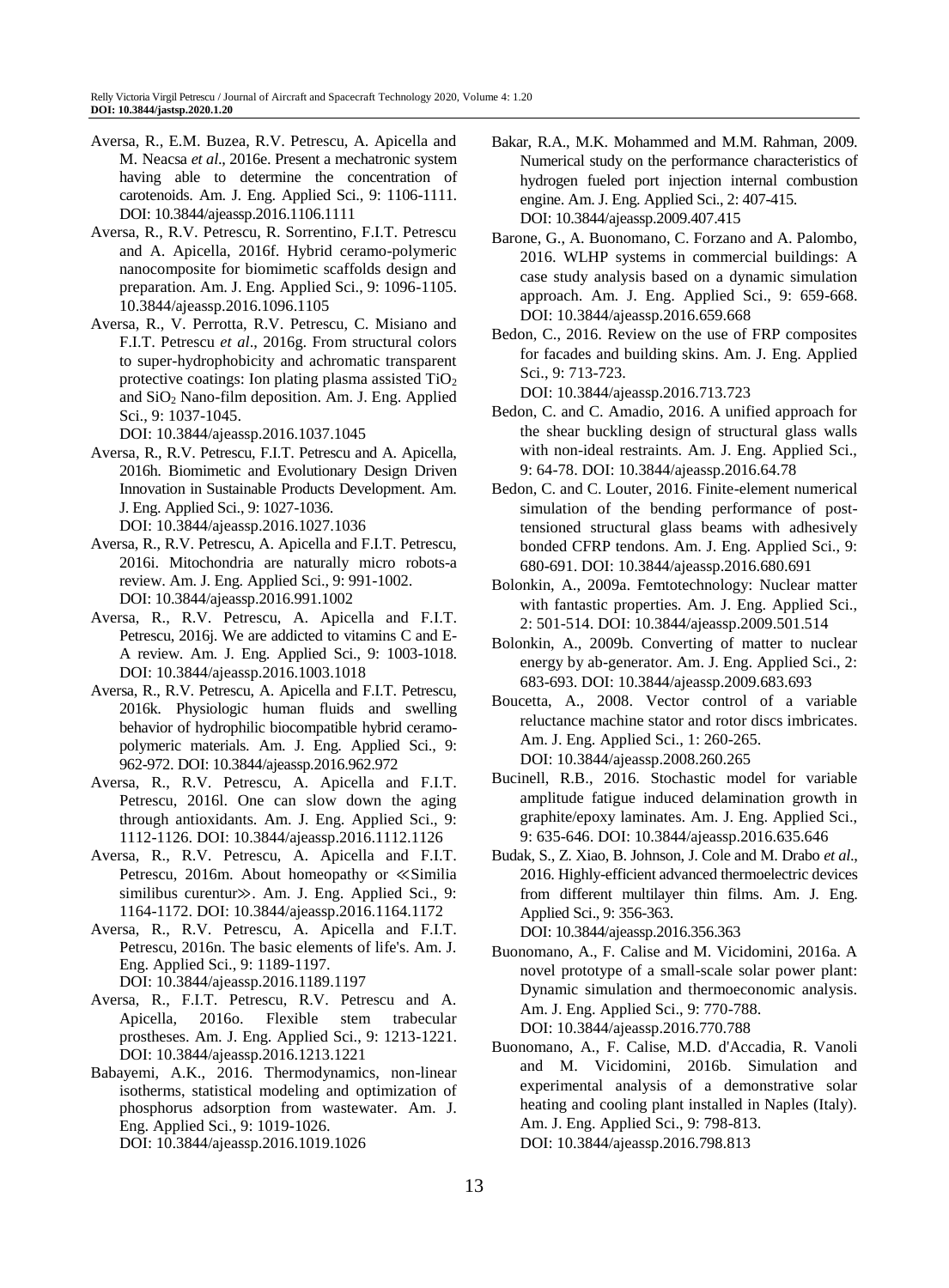- Calise, F., M.D. dâ' Accadia, L. Libertini, E. Quiriti and M. Vicidomini, 2016. Dynamic simulation and optimum operation strategy of a trigeneration system serving a hospital. Am. J. Eng. Applied Sci., 9: 854-867. DOI: 10.3844/ajeassp.2016.854.867
- Campo, T., M. Cotto, F. Marquez, E. Elizalde and C. Morant, 2016. Graphene synthesis by plasmaenhanced CVD growth with ethanol. Am. J. Eng. Applied Sci., 9: 574-583. DOI: 10.3844/ajeassp.2016.574.583
- Cardu, M., P. Oreste and T. Cicala, 2009. Analysis of the tunnel boring machine advancement on the bolognaflorence railway link. Am. J. Eng. Applied Sci., 2: 416-420. DOI: 10.3844/ajeassp.2009.416.420
- Chen, G. and L. Xu, 2016. A general strategy to enhance upconversion luminescence in rare-earth-ion-doped oxide nanocrystals. Am. J. Eng. Applied Sci., 9: 79-83. DOI: 10.3844/ajeassp.2016.79.83
- Chiozzi, A., G. Milani, N. Grillanda and A. Tralli, 2016. An adaptive procedure for the limit analysis of FRP reinforced masonry vaults and applications. Am. J. Eng. Applied Sci., 9: 735-745.

DOI: 10.3844/ajeassp.2016.735.745

Chisari, C. and C. Bedon, 2016. Multi-objective optimization of FRP jackets for improving the seismic response of reinforced concrete frames. Am. J. Eng. Applied Sci., 9: 669-679.

DOI: 10.3844/ajeassp.2016.669.679

- Darabi, A., S.A. Soleamani and A. Hassannia, 2008. Fuzzy based digital automatic voltage regulator of a synchronous generator with unbalanced loads. Am. J. Eng. Applied Sci., 1: 280-286. DOI: 10.3844/ajeassp.2008.280.286
- Daud, H., N. Yahya, A.A. Aziz and M.F. Jusoh, 2008. Development of wireless electric concept powering electrical appliances. Am. J. Eng. Applied Sci., 1: 12-15. DOI: 10.3844/ajeassp.2008.12.15
- Djalel, D., M. Mourad and H. Labar, 2013. New approach of electromagnetic fields of the lightning discharge. Am. J. Eng. Applied Sci., 6: 369-383. DOI: 10.3844/ajeassp.2013.369.383
- dos Santos, F.A. and C. Bedon, 2016. Preliminary experimental and finite-element numerical assessment of the structural performance of SMAreinforced GFRP systems. Am. J. Eng. Applied Sci., 9: 692-701. DOI: 10.3844/ajeassp.2016.692.701
- Ebrahim, N.A., S. Ahmed, S.H.A. Rashid and Z. Taha, 2012. Technology use in the virtual R&D teams. Am. J. Eng. Applied Sci., 5: 9-14. DOI: 10.3844/ajeassp.2012.9.14
- El-Labban, H.F., M. Abdelaziz and E.R.I. Mahmoud, 2013. Modification of carbon steel by laser surface melting: Part I: Effect of laser beam travelling speed on microstructural features and surface hardness. Am. J. Eng. Applied Sci., 6: 352-359. DOI: 10.3844/ajeassp.2013.352.359
- Elliott, A., S. AlSalihi, A.L. Merriman and M.M. Basti, 2016. Infiltration of nanoparticles into porous binder jet printed parts. Am. J. Eng. Applied Sci., 9: 128-133. DOI: 10.3844/ajeassp.2016.128.133
- Elmeddahi, Y., H. Mahmoudi, A. Issaadi, M.F.A. Goosen and R. Ragab, 2016b. Evaluating the effects of climate change and variability on water resources: A case study of the cheliff basin in Algeria. Am. J. Eng. Applied Sci., 9: 835-845. DOI: 10.3844/ajeassp.2016.835.845
- El-Tous, Y., 2008. Pitch angle control of variable speed wind turbine. Am. J. Eng. Applied Sci., 1: 118-120. DOI: 10.3844/ajeassp.2008.118.120
- Faizal, A., S. Mulyono, R. Yendra and A. Fudholi, 2016. Design Maximum Power Point Tracking (MPPT) on photovoltaic panels using fuzzy logic method. Am. J. Eng. Applied Sci., 9: 789-797. DOI: 10.3844/ajeassp.2016.789.797
- Farahani, A.S., N.M. Adam and M.K.A. Ariffin, 2010. Simulation of airflow and aerodynamic forces acting on a rotating turbine ventilator. Am. J. Eng. Applied Sci., 3: 159-170.

DOI: 10.3844/ajeassp.2010.159.170

- Fathallah, A.Z.M. and R.A. Bakar, 2009. Prediction studies for the performance of a single cylinder high speed spark ignition linier engine with spring mechanism as return cycle. Am. J. Eng. Applied Sci., 2: 713-720. DOI: 10.3844/ajeassp.2009.713.720
- Fen, Y.W., W.M.M. Yunus, M.M. Moksin, Z.A. Talib and N.A. Yusof, 2011. Optical properties of crosslinked chitosan thin film with glutaraldehyde using surface Plasmon resonance technique. Am. J. Eng. Applied Sci., 4: 61-65. DOI: 10.3844/ajeassp.2011.61.65
- Feraga, C.E., A. Moussaoui, A. Bouldjedri and A. Yousfi, 2009. Robust position controller for a permanent magnet synchronous actuator. Am. J. Eng. Applied Sci., 2: 388-392. DOI: 10.3844/ajeassp.2009.388.392
- Gusti, A.P. and Semin, 2016. The effect of vessel speed on fuel consumption and exhaust gas emissions. Am. J. Eng. Applied Sci., 9: 1046-1053. DOI: 10.3844/ajeassp.2016.1046.1053
- Hassan, M., H. Mahjoub and M. Obed, 2012. Voicebased control of a DC servo motor. Am. J. Eng. Applied Sci., 5: 89-92. DOI: 10.3844/ajeassp.2012.89.92
- Hasan, S. and M.H. El-Naas, 2016. Optimization of a combined approach for the treatment of carbide slurry and capture of CO<sub>2</sub>. Am. J. Eng. Applied Sci., 9: 449-457. DOI: 10.3844/ajeassp.2016.449.457
- Helmy, A.K. and G.S. El-Taweel, 2010. Neural network change detection model for satellite images using textural and spectral characteristics. Am. J. Eng. Applied Sci., 3: 604-610. DOI: 10.3844/ajeassp.2010.604.610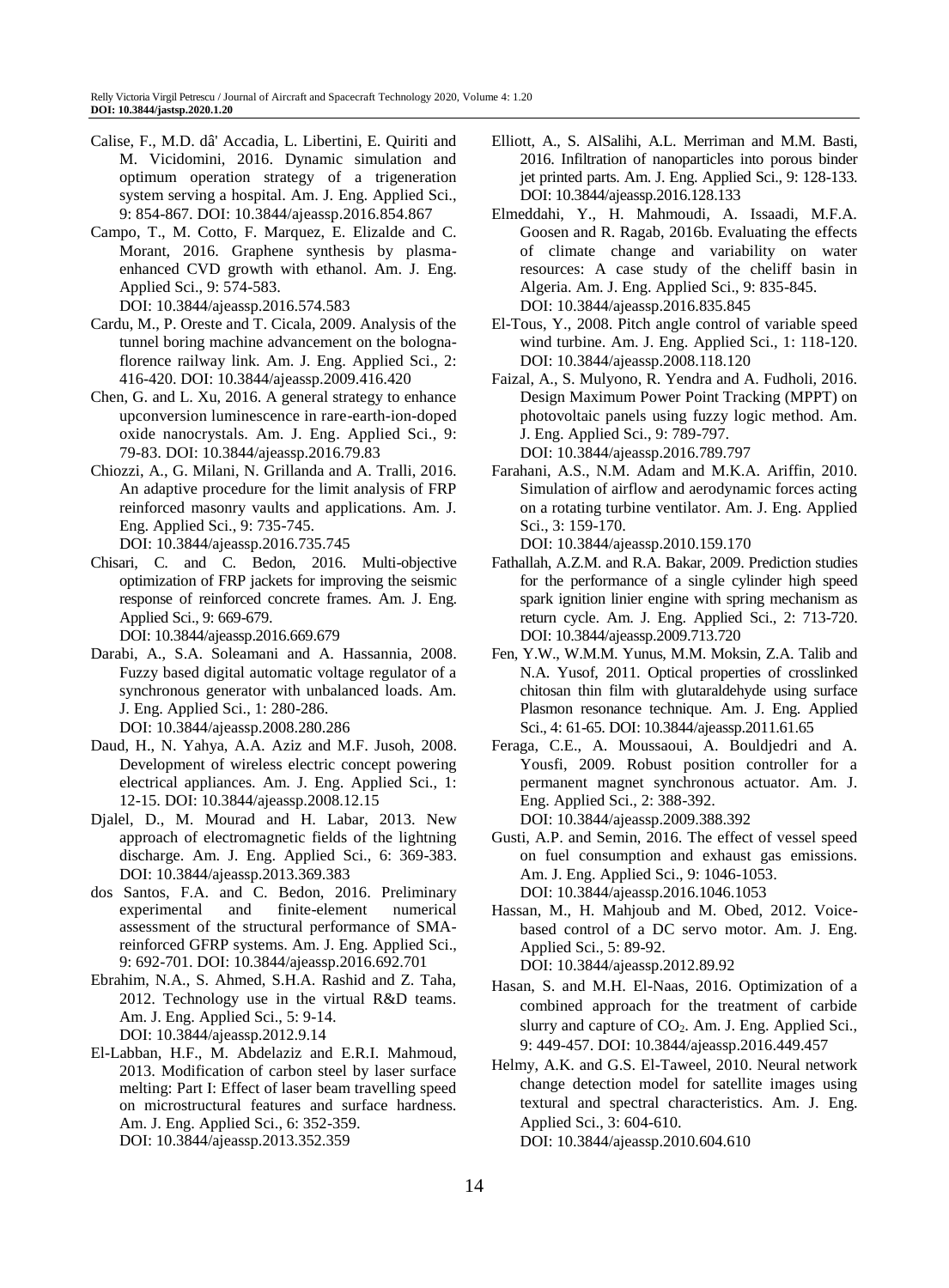Hirun, W., 2016. Evaluation of interregional freight generation modelling methods by using nationwide commodity flow survey data. Am. J. Eng. Applied Sci., 9: 625-634.

DOI: 10.3844/ajeassp.2016.625.634

- Ho, C.Y.F., B.W.K. Ling, S.G. Blasi, Z.W. Chi and W.C. Siu, 2011. Single step optimal block matched motion estimation with motion vectors having arbitrary pixel precisions. Am. J. Eng. Applied Sci., 4: 448-460. DOI: 10.3844/ajeassp.2011.448.460
- Huang, B., S.H. Masood, M. Nikzad, P.R. Venugopal and A. Arivazhagan, 2016. Dynamic mechanical properties of fused deposition modelling processed polyphenylsulfone material. Am. J. Eng. Applied Sci., 9: 1-11. DOI: 10.3844/ajeassp.2016.1.11
- Idarwazeh, S., 2011. Inverse discrete Fourier transformdiscrete Fourier transform techniques for generating and receiving spectrally efficient frequency division multiplexing signals. Am. J. Eng. Applied Sci., 4: 598-606. DOI: 10.3844/ajeassp.2011.598.606
- Iqbal, M., 2016. An overview of Energy Loss Reduction (ELR) software used in Pakistan by WAPDA for calculating transformer overloading, line losses and energy losses. Am. J. Eng. Applied Sci., 9: 442-448. DOI: 10.3844/ajeassp.2016.442.448
- Ismail, M.I.S., Y. Okamoto, A. Okada and Y. Uno, 2011. Experimental investigation on micro-welding of thin stainless steel sheet by fiber laser. Am. J. Eng. Applied Sci., 4: 314-320.

DOI: 10.3844/ajeassp.2011.314.320

- Jaber, A.A. and R. Bicker, 2016. Industrial robot fault detection based on statistical control chart. Am. J. Eng. Applied Sci., 9: 251-263. DOI: 10.3844/ajeassp.2016.251.263
- Jafari, N., A. Alsadoon, C.P. Withana, A. Beg and A. Elchouemi, 2016. Designing a comprehensive security framework for smartphones and mobile devices. Am. J. Eng. Applied Sci., 9: 724-734. DOI: 10.3844/ajeassp.2016.724.734
- Jalil, M.I.A. and J. Sampe, 2013. Experimental investigation of thermoelectric generator modules with different technique of cooling system. Am. J. Eng. Applied Sci., 6: 1-7. DOI: 10.3844/ajeassp.2013.1.7
- Jaoude, A.A. and K. El-Tawil, 2013. Analytic and nonlinear prognostic for vehicle suspension systems. Am. J. Eng. Applied Sci., 6: 42-56. DOI: 10.3844/ajeassp.2013.42.56
- Jarahi, H., 2016. Probabilistic seismic hazard deaggregation for Karaj City (Iran). Am. J. Eng. Applied Sci., 9: 520-529. DOI: 10.3844/ajeassp.2016.520.529
- Jarahi, H. and S. Seifilaleh, 2016. Rock fall hazard Zonation in Haraz highway. Am. J. Eng. Applied Sci., 9: 371-379. DOI: 10.3844/ajeassp.2016.371.379
- Jauhari, K., A. Widodo and I. Haryanto, 2016. Identification of a machine tool spindle critical frequency through modal and imbalance response analysis. Am. J. Eng. Applied Sci., 9: 213-221. DOI: 10.3844/ajeassp.2016.213.221
- Jiang, J., Q. Chen and S. Nimbalkar, 2016. Field data based method for predicting long-term settlements. Am. J. Eng. Applied Sci., 9: 466-476. DOI: 10.3844/ajeassp.2016.466.476
- Kaewnai, S. and S. Wongwises, 2011. Improvement of the runner design of Francis turbine using computational fluid dynamics. Am. J. Eng. Applied Sci., 4: 540-547.

DOI: 10.3844/ajeassp.2011.540.547

- Kamble, V.G. and N. Kumar, 2016. Fabrication and tensile property analysis of polymer matrix composites of graphite and silicon carbide as fillers. Am. J. Eng. Applied Sci., 9: 17-30. DOI: 10.3844/ajeassp.2016.17.30
- Kazakov, V.V., V.I. Yusupov, V.N. Bagratashvili, A.I. Pavlikov and V.A. Kamensky, 2016. Control of bubble formation at the optical fiber tip by analyzing ultrasound acoustic waves. Am. J. Eng. Applied Sci., 9: 921-927.

DOI: 10.3844/ajeassp.2016.921.927

- Kechiche, O.B.H.B., H.B.A. Sethom, H. Sammoud and I.S. Belkhodja, 2011. Optimized high-frequency signal injection based permanent magnet synchronous motor rotor position estimation applied to washing machines. Am. J. Eng. Applied Sci., 4: 390-399. DOI: 10.3844/ajeassp.2011.390.399
- Kuli, I., T.M. Abu-Lebdeh, E.H. Fini and S.A. Hamoush, 2016. The use of nano-silica for improving mechanical properties of hardened cement paste. Am. J. Eng. Applied Sci., 9: 146-154. DOI: 10.3844/ajeassp.2016.146.154
- Kunanoppadon, J., 2010. Thermal efficiency of a combined turbocharger set with gasoline engine. Am. J. Eng. Applied Sci., 3: 342-349. DOI: 10.3844/ajeassp.2010.342.349
- Kwon, S., Y. Tani, H. Okubo and T. Shimomura, 2010. Fixed-star tracking attitude control of spacecraft using single-gimbal control moment gyros. Am. J. Eng. Applied Sci., 3: 49-55.
	- DOI: 10.3844/ajeassp.2010.49.55
- Lamarre, A., E.H. Fini and T.M. Abu-Lebdeh, 2016. Investigating effects of water conditioning on the adhesion properties of crack sealant. Am. J. Eng. Applied Sci., 9: 178-186.

DOI: 10.3844/ajeassp.2016.178.186

Lubis, Z., A.N. Abdalla, Mortaza and R. Ghon, 2009. Mathematical modeling of the three phase induction motor couple to DC motor in hybrid electric vehicle. Am. J. Eng. Applied Sci., 2: 708-712. DOI: 10.3844/ajeassp.2009.708.712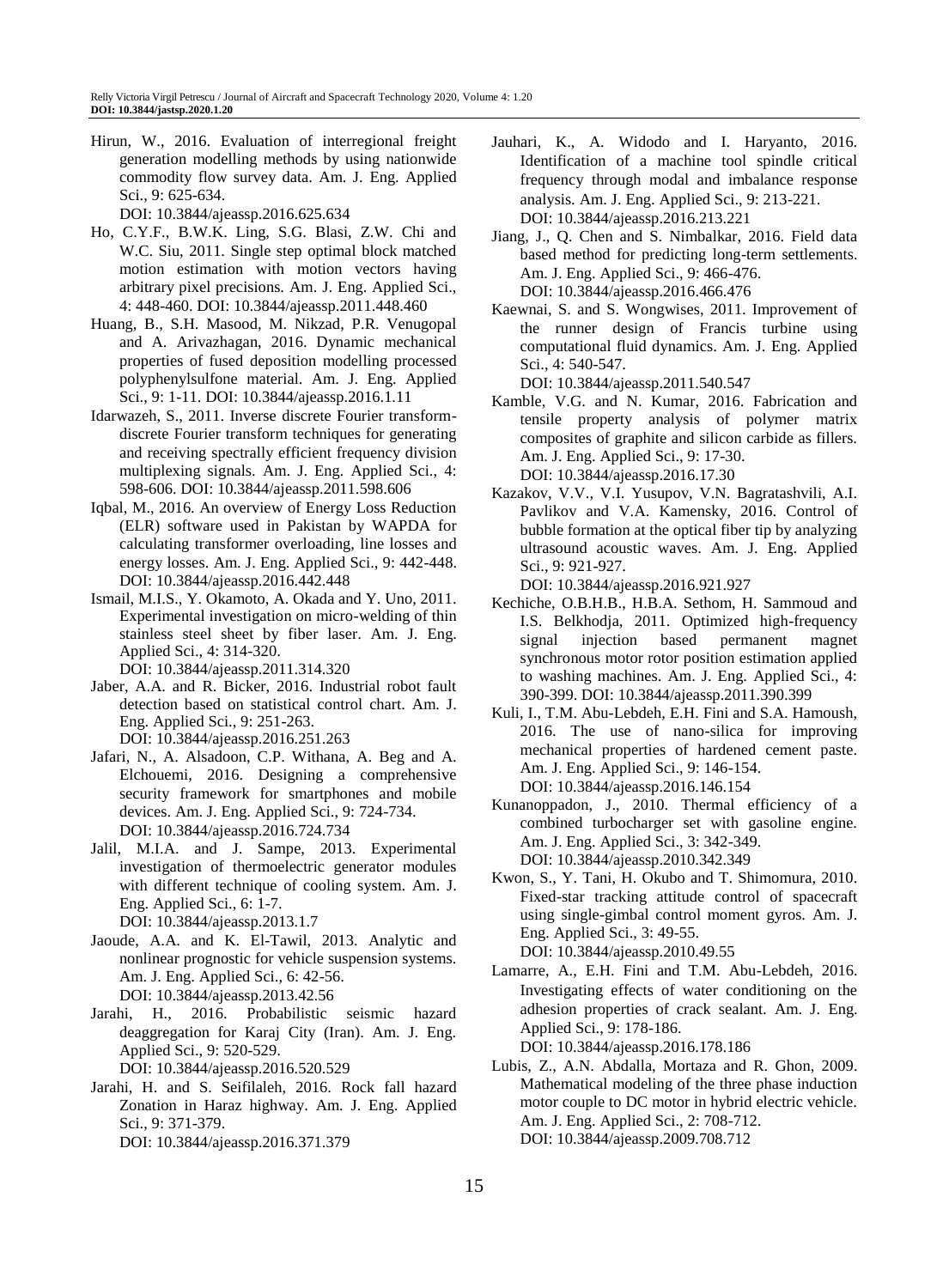- Madani, D.A.L. and A. Dababneh, 2016. Rapid entire body assessment: A literature review. Am. J. Eng. Applied Sci., 9: 107-118. DOI: 10.3844/ajeassp.2016.107.118
- Malomar, G.E.B., A. Gueye, C. Mbow, V.B. Traore and A.C. Beye, 2016. Numerical study of natural convection in a square porous cavity thermally modulated on both side walls. Am. J. Eng. Applied Sci., 9: 591-598. DOI: 10.3844/ajeassp.2016.591.598
- Mansour, M.A.A., 2016. Developing an anthropometric database for Saudi students and comparing Saudi dimensions relative to Turkish and Iranian peoples. Am. J. Eng. Applied Sci., 9: 547-557. DOI: 10.3844/ajeassp.2016.547.557
- Marghany, M. and M. Hashim, 2009. Robust of doppler centroid for mapping sea surface current by using radar satellite data. Am. J. Eng. Applied Sci., 2: 781-788. DOI: 10.3844/ajeassp.2009.781.788
- Martins, F.R., A.R. Gonçalves and E.B. Pereira, 2016. Observational study of wind shear in Northeastern Brazil. Am. J. Eng. Applied Sci., 9: 484-504. DOI: 10.3844/ajeassp.2016.484.504
- Mavukkandy, M.O., S. Chakraborty, T. Abbasi and S.A. Abbasi, 2016. A clean-green synthesis of platinum nanoparticles utilizing a pernicious weed lantana (Lantana Camara). Am. J. Eng. Applied Sci., 9: 84-90. DOI: 10.3844/ajeassp.2016.84.90
- Minghini, F., N. Tullini and F. Ascione, 2016. Updating Italian design guide CNR DT-205/2007 in view of recent research findings: Requirements for pultruded FRP profiles. Am. J. Eng. Applied Sci., 9: 702-712. DOI: 10.3844/ajeassp.2016.702.712
- Moezi, N., D. Dideban and A. Ketabi, 2008. A novel integrated SET based inverter for Nano power electronic applications. Am. J. Eng. Applied Sci., 1: 219-222. DOI: 10.3844/ajeassp.2008.219.222
- Mohamed, M.A., A.Y. Tuama, M. Makhtar, M.K. Awang and M. Mamat, 2016. The effect of RSA exponential key growth on the multi-core computational resource. Am. J. Eng. Applied Sci., 9: 1054-1061. DOI: 10.3844/ajeassp.2016.1054.1061
- Mohan, K.S.R., P. Jayabalan and A. Rajaraman, 2012. Properties of fly ash based coconut fiber composite. Am. J. Eng. Applied Sci., 5: 29-34. DOI: 10.3844/ajeassp.2012.29.34
- Mohseni, E. and K.D. Tsavdaridis, 2016. Effect of nanoalumina on pore structure and durability of class F fly ash self-compacting mortar. Am. J. Eng. Applied Sci., 9: 323-333.

DOI: 10.3844/ajeassp.2016.323.333

Momani, M.A., T.A. Al Smadi, FM. Al Taweel and K.A. Ghaidan, 2011. GPS ionospheric total electron content and scintillation measurements during the October 2003 magnetic storm. Am. J. Eng. Applied Sci., 4: 301-306.

DOI: 10.3844/ajeassp.2011.301.306

- Mondal, R., S. Sahoo and C.S. Rout, 2016. Mixed nickel cobalt manganese oxide nanorods for supercapacitor application. Am. J. Eng. Applied Sci., 9: 540-546. DOI: 10.3844/ajeassp.2016.540.546
- Montgomery, J., T.M. Abu-Lebdeh, S.A. Hamoush and M. Picornell, 2016. Effect of nano-silica on the compressive strength of harden cement paste at different stages of hydration. Am. J. Eng. Applied Sci., 9: 166-177.

DOI: 10.3844/ajeassp.2016.166.177

- Morse, A., M.M. Mansfield, R.M. Alley, H.A. Kerr and R.B. Bucinell, 2016b. Traction enhancing products affect maximum torque at the shoe-floor interface: A potential increased risk of ACL injury. Am. J. Eng. Applied Sci., 9: 889-893. DOI: 10.3844/ajeassp.2016.889.893
- Moubarek, T. and A. Gharsallah, 2016. A six-port reflectometer calibration using Wilkinson power divider. Am. J. Eng. Applied Sci., 9: 274-280. DOI: 10.3844/ajeassp.2016.274.280
- Nabilou, A., 2016a. Effect of parameters of selection and replacement drilling bits based on geo-mechanical factors: (case study: Gas and oil reservoir in the Southwest of Iran). Am. J. Eng. Applied Sci., 9: 380-395. DOI: 10.3844/ajeassp.2016.380.395
- Nabilou, A., 2016b. Study of the parameters of Steam Assisted Gravity Drainage (SAGD) method for enhanced oil recovery in a heavy oil fractured carbonate reservoir. Am. J. Eng. Applied Sci., 9: 647-658. DOI: 10.3844/ajeassp.2016.647.658
- Nachiengtai, T., W. Chim-Oye, S. Teachavorasinskun and W. Sa-Ngiamvibool, 2008. Identification of shear band using elastic shear wave propagation. Am. J. Eng. Applied Sci., 1: 188-191. DOI: 10.3844/ajeassp.2008.188.191
- Nahas, R. and S.P. Kozaitis, 2014. Metric for the fusion of synthetic and real imagery from multimodal sensors. Am. J. Eng. Applied Sci., 7: 355-362. DOI: 10.3844/ajeassp.2014.355.362
- Nandhakumar, S., V. Selladurai and S. Sekar, 2009. Numerical investigation of an industrial robot arm control problem using haar wavelet series. Am. J. Eng. Applied Sci., 2: 584-589.

DOI: 10.3844/ajeassp.2009.584.589

- Obaiys, S.J., Z. Abbas, N.M.A. Nik Long, A.F. Ahmad and A. Ahmedov *et al*., 2016. On the general solution of first-kind hypersingular integral equations. Am. J. Eng. Applied Sci., 9: 195-201. DOI: 10.3844/ajeassp.2016.195.201
- Odeh, S., R. Faqeh, L. Abu Eid and N. Shamasneh, 2009. Vision-based obstacle avoidance of mobile robot using quantized spatial model. Am. J. Eng. Applied Sci., 2: 611-619. DOI: 10.3844/ajeassp.2009.611.619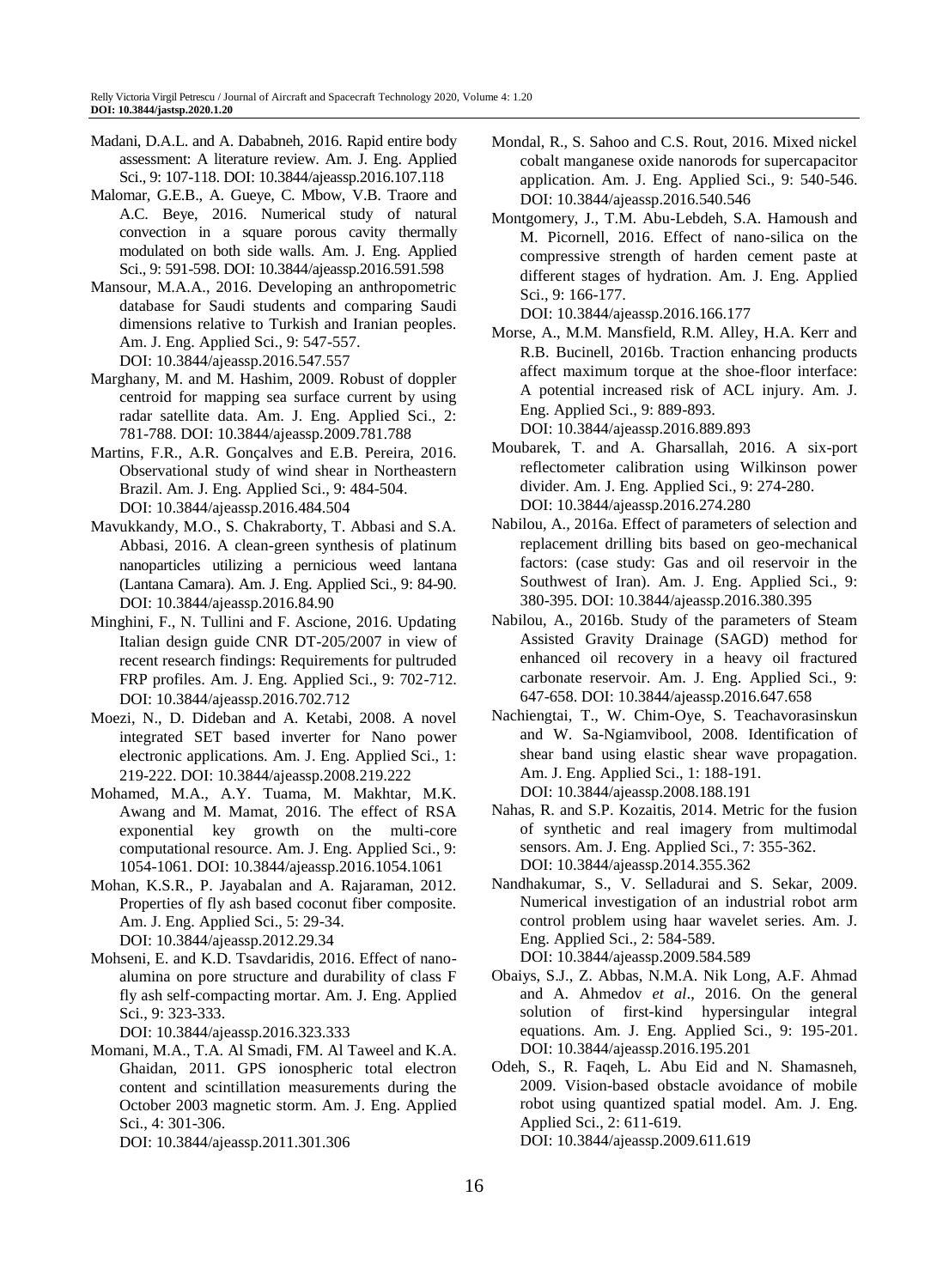- Opafunso, Z.O., I.I. Ozigis and I.A. Adetunde, 2009. Pneumatic and hydraulic systems in coal fluidized bed combustor. Am. J. Eng. Applied Sci., 2: 88-95. DOI: 10.3844/ajeassp.2009.88.95
- Orlando, N. and E. Benvenuti, 2016. Advanced XFEM simulation of pull-out and debonding of steel bars and FRP-reinforcements in concrete beams. Am. J. Eng. Applied Sci., 9: 746-754. DOI: 10.3844/ajeassp.2016.746.754
- Pannirselvam, N., P.N. Raghunath and K. Suguna, 2008. Neural network for performance of glass fibre reinforced polymer plated RC beams. Am. J. Eng. Applied Sci., 1: 82-88.

DOI: 10.3844/ajeassp.2008.82.88

- Pattanasethanon, S., 2010. The solar tracking system by using digital solar position sensor. Am. J. Eng. Applied Sci., 3: 678-682. DOI: 10.3844/ajeassp.2010.678.682
- Pérez-de León, G., V.E. Lamberti, R.D. Seals, T.M. Abu-Lebdeh and S.A. Hamoush 2016. Gas atomization of molten metal: Part I. Numerical modeling conception. Am. J. Eng. Applied Sci., 9:
- 303-322. DOI: 10.3844/ajeassp.2016.303.322 Petrescu, R.V. and F.I. Petrescu, 2013a. Lockheed Martin. 1st Edn., BoD-Books on Demand, ISBN-10: 3848230739, pp: 114.
- Petrescu, R.V. and F.I. Petrescu, 2013b. Northrop. 1st Edn., CreateSpace, pp: 96.
- Petrescu, R.V. and F.I. Petrescu, 2013c. The Aviation History or New Aircraft I Color. 1st Edn., CreateSpace, pp: 292.
- Petrescu, F.I. and R.V. Petrescu, 2012. New Aircraft II. 1st Edn., Books On Demand, pp: 138.
- Petrescu, F.I. and R.V. Petrescu, 2011. Memories about Flight. 1st Edn., CreateSpace, pp: 652.
- Petrescu, F.I.T., 2018. About the nuclear particles' structure and dimensions. Comp. Part. Mech. [DOI:](https://doi.org/10.1007/s40571-018-0206-7) 10.1007/s40571-018-0206-7
- Petrescu, F.I.T., 2015a. Geometrical synthesis of the distribution mechanisms. Am. J. Eng. Applied Sci., 8: 63-81. DOI: 10.3844/ajeassp.2015.63.81
- Petrescu, F.I.T., 2015b. Machine motion equations at the internal combustion heat engines. Am. J. Eng. Applied Sci., 8: 127-137. DOI: 10.3844/ajeassp.2015.127.137
- Petrescu, R.V., R. Aversa, A. Apicella, S. Li and G. Chen *et al*., 2016a. Something about electron dimension. Am. J. Applied Sci., 13: 1272-1276. DOI: 10.3844/ajassp.2016.1272.1276
- Petrescu, F.I.T., A. Apicella, R. Aversa, R.V. Petrescu and J.K. Calautit *et al*., 2016b. Something about the mechanical moment of inertia. Am. J. Applied Sci., 13: 1085-1090.

DOI: 10.3844/ajassp.2016.1085.1090

- Petrescu, F.I.T., A. Apicella, R.V. Petrescu, S.P. Kozaitis and R.B. Bucinell *et al*., 2016c. Environmental protection through nuclear energy. Am. J. Applied Sci., 13: 941-946. DOI: 10.3844/ajassp.2016.941.946
- Petrescu, R.V., R. Aversa, B. Akash, F. Berto and A. Apicella *et al*., 2017a. Forces of a 3R robot. J. Mechatron. Robot., 1: 1-14. DOI: 10.3844/jmrsp.2017.1.14
- Petrescu, R.V., R. Aversa, B. Akash, F. Berto and A. Apicella *et al*., 2017b. Direct geometry and cinematic to the MP-3R systems. J. Mechatron. Robot., 1: 15-23. DOI: 10.3844/jmrsp.2017.15.23
- Petrescu, R.V., R. Aversa, B. Akash, F. Berto and A. Apicella *et al*., 2017c. Dynamic elements at MP3R. J. Mechatron. Robot., 1: 24-37. DOI: 10.3844/jmrsp.2017.24.37
- Petrescu, R.V., R. Aversa, B. Akash, F. Berto and A. Apicella *et al*., 2017d. Geometry and direct kinematics to MP3R with 4×4 operators. J. Mechatron. Robot., 1: 38-46. DOI: 10.3844/jmrsp.2017.38.46
- Petrescu, R.V., R. Aversa, A. Apicella, M.M. Mirsayar and S. Kozaitis *et al*., 2017e. Current stage in the field of mechanisms with gears and rods. J. Mechatron. Robot., 1: 47-57. DOI: 10.3844/jmrsp.2017.47.57
- Petrescu, R.V., R. Aversa, A. Apicella, M.M. Mirsayar and S. Kozaitis *et al*., 2017f. Geometry and inverse kinematic at the MP3R mobile systems. J. Mechatron. Robot., 1: 58-65. DOI: 10.3844/jmrsp.2017.58.65
- Petrescu, R.V., R. Aversa, A. Apicella, M.M. Mirsayar and S. Kozaitis *et al*., 2017g. Synthesis of optimal trajectories with functions control at the level of the kinematic drive couplings. J. Mechatron. Robot., 1: 66-74. DOI: 10.3844/jmrsp.2017.66.74
- Petrescu, R.V., R. Aversa, A. Apicella, M.M. Mirsayar and S. Kozaitis *et al*., 2017h. The inverse kinematics of the plane system 2-3 in a mechatronic MP2R system, by a trigonometric method. J. Mechatron. Robot., 1: 75-87. DOI: 10.3844/jmrsp.2017.75.87
- Petrescu, R.V., R. Aversa, A. Apicella, M.M. Mirsayar and S. Kozaitis *et al*., 2017i. Serial, anthropomorphic, spatial, mechatronic systems can be studied more simply in a plan. J. Mechatron. Robot., 1: 88-97. DOI: 10.3844/jmrsp.2017.88.97
- Petrescu, R.V., R. Aversa, A. Apicella, M.M. Mirsayar and S. Kozaitis *et al*., 2017j. Analysis and synthesis of mechanisms with bars and gears used in robots and manipulators. J. Mechatron. Robot., 1: 98-108. DOI: 10.3844/jmrsp.2017.98.108
- Petrescu, R.V., R. Aversa, A. Apicella, M.M. Mirsayar and S. Kozaitis *et al*., 2017k. Speeds and accelerations in direct kinematics to the MP3R systems. J. Mechatron. Robot., 1: 109-117. DOI: 10.3844/jmrsp.2017.109.117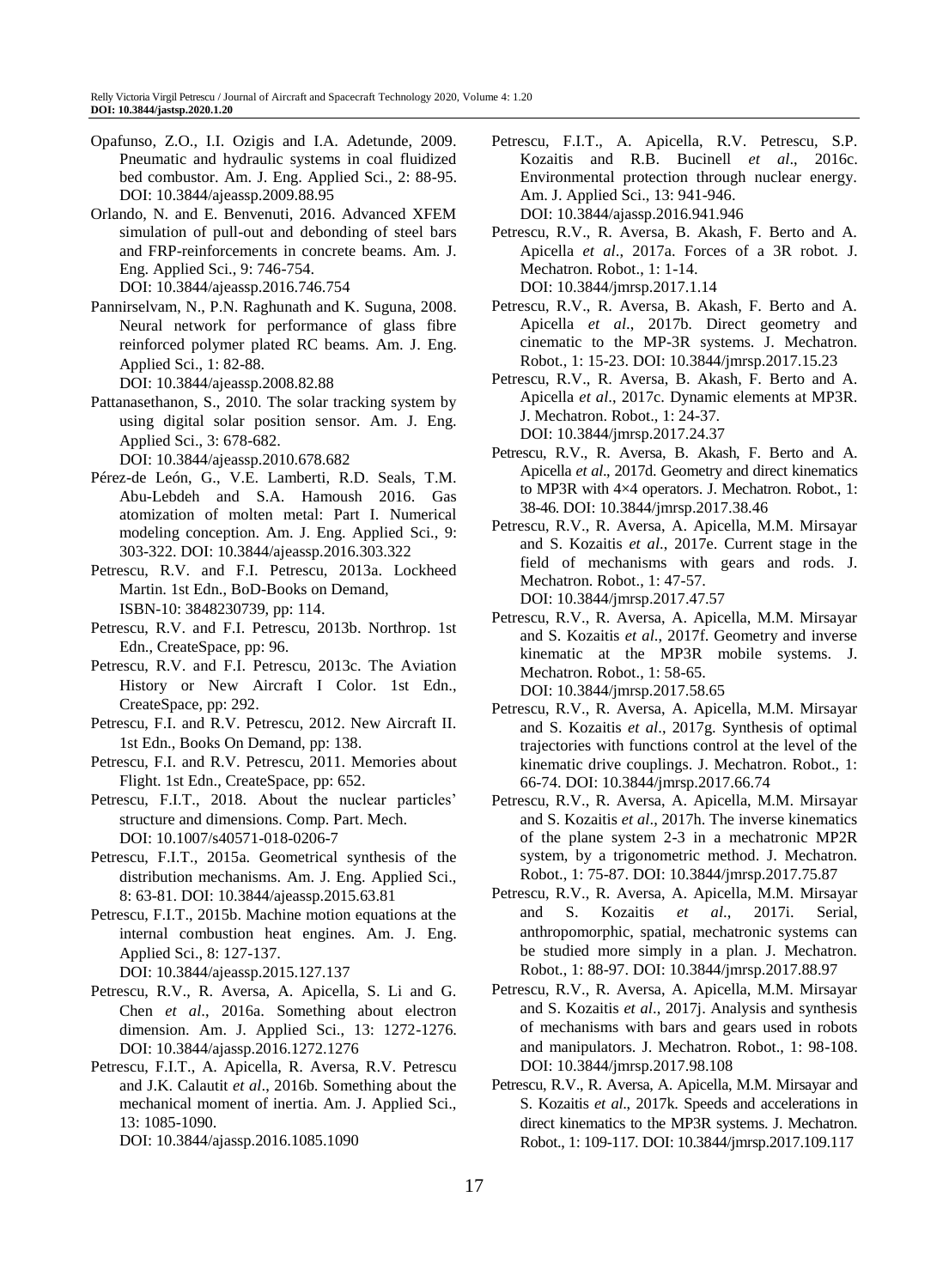- Petrescu, R.V., R. Aversa, A. Apicella, M.M. Mirsayar and S. Kozaitis *et al*., 2017l. Geometry and determining the positions of a plan transporter manipulator. J. Mechatron. Robot., 1: 118-126. DOI: 10.3844/jmrsp.2017.118.126
- Petrescu, R.V., R. Aversa, A. Apicella and F.I.T. Petrescu, 2018a. Total Static Balancing and Kinetostatics of the 3R Base Cinematic Chain. J. Mechatron. Robot., 2: 1-13. DOI: 10.3844/jmrsp.2018.1.13
- Petrescu, R.V., R. Aversa, A. Apicella and F.I.T. Petrescu, 2018b. Switching from Flat to Spatial Motion to 3R Mechatronic Systems. J. Mechatron. Robot., 2: 14-22. DOI: 10.3844/jmrsp.2018.14.22
- Petrescu, R.V., R. Aversa, A. Apicella and F.I.T. Petrescu, 2018c. The dynamics of the planar cinematic balanced chain at the plan module 3R. J. Mechatron. Robot., 2: 23-34. DOI: 10.3844/jmrsp.2018.23.34
- Petrescu, R.V., R. Aversa, A. Apicella and F.I.T. Petrescu, 2018d. Dynamic Kinematics of the Plan Balanced Chain at the Planar Module 3R. J. Mechatron. Robot., 2: 35-44. DOI: 10.3844/jmrsp.2018.35.44
- Petrescu, F.I.T. and J.K. Calautit, 2016a. About nano fusion and dynamic fusion. Am. J. Applied Sci., 13: 261-266. DOI: 10.3844/ajassp.2016.261.266
- Petrescu, F.I.T. and J.K. Calautit, 2016b. About the light dimensions. Am. J. Applied Sci., 13: 321-325. DOI: 10.3844/ajassp.2016.321.325
- Petrescu, F.I.T., 2012a. Cold nuclear fusion. Plasma Phys. Fusion Technol., 44: 100-100.
- Petrescu, F.I.T., 2012b. China. 1st Edn., CreateSpace Independent Publisher, ISBN-13: 978-1469973623, pp: 232.
- Pisello, A.L., G. Pignatta, C. Piselli, V.L. Castaldo and F. Cotana, 2016. Investigating the dynamic thermal behavior of building envelope in summer conditions by means of in-field continuous monitoring. Am. J. Eng. Applied Sci., 9: 505-519. DOI: 10.3844/ajeassp.2016.505.519
- Pourmahmoud, N., 2008. Rarefied gas flow modeling inside rotating circular cylinder. Am. J. Eng. Applied Sci., 1: 62-65. DOI: 10.3844/ajeassp.2008.62.65
- Pravettoni, M., C.S.P. Lòpez and R.P. Kenny, 2016. Impact of the edges of a backside diffusive reflector on the external quantum efficiency of luminescent solar concentrators: experimental and computational approach. Am. J. Eng. Applied Sci., 9: 53-63.

DOI: 10.3844/ajeassp.2016.53.63

Qutbodin, K., 2010. Merging autopilot/flight control and navigation-flight management systems. Am. J. Eng. Applied Sci., 3: 629-630. DOI: 10.3844/ajeassp.2010.629.630

- Rajbhandari, S., Z. Ghassemlooy and M. Angelova, 2011. The performance of a dual header pulse interval modulation in the presence of artificial light interferences in an indoor optical wireless communications channel with wavelet denoising. Am. J. Eng. Applied Sci., 4: 513-519. DOI: 10.3844/ajeassp.2011.513.519
- Rajput, R.S., S. Pandey and S. Bhadauria, 2016. Correlation of biodiversity of algal genera with special reference to the waste water effluents from industries. Am. J. Eng. Applied Sci., 9: 1127-1133. DOI: 10.3844/ajeassp.2016.1127.1133
- Raptis, K.G., G.A. Papadopoulos, T.N. Costopoulos and A.D. Tsolakis, 2011. Experimental study of load sharing in roller-bearing contact by caustics and photoelasticity. Am. J. Eng. Applied Sci., 4: 294-300. DOI: 10.3844/ajeassp.2011.294.300
- Rama, G., D. Marinkovic and M. Zehn, 2016. Efficient co-rotational 3-node shell element. Am. J. Eng. Applied Sci., 9: 420-431. DOI: 10.3844/ajeassp.2016.420.431
- Rea, P. and E. Ottaviano, 2016. Analysis and mechanical design solutions for sit-to-stand assisting devices. Am. J. Eng. Applied Sci., 9: 1134-1143. DOI: 10.3844/ajeassp.2016.1134.1143
- Riccio, A., U. Caruso, A. Raimondo and A. Sellitto, 2016a. Robustness of XFEM method for the simulation of cracks propagation in fracture mechanics problems. Am. J. Eng. Applied Sci., 9: 599-610. DOI: 10.3844/ajeassp.2016.599.610
- Riccio, A., R. Cristiano and S. Saputo, 2016b. A brief introduction to the bird strike numerical simulation. Am. J. Eng. Applied Sci., 9: 946-950. DOI: 10.3844/ajeassp.2016.946.950
- Rich, F. and M.A. Badar, 2016. Statistical analysis of auto dilution Vs manual dilution process in inductively coupled plasma spectrometer tests. Am. J. Eng. Applied Sci., 9: 611-624.
	- DOI: 10.3844/ajeassp.2016.611.624
- Rohit, K. and S. Dixit, 2016. Mechanical properties of waste Biaxially Oriented Polypropylene Metallized Films (BOPP), LLDPE: LDPE Films with Sisal Fibres. Am. J. Eng. Applied Sci., 9: 913-920. DOI: 10.3844/ajeassp.2016.913.920
- Rulkov, N.F., A.M. Hunt, P.N. Rulkov and A.G. Maksimov, 2016. Quantization of map-based neuronal model for embedded simulations of neurobiological networks in real-time. Am. J. Eng. Applied Sci., 9: 973-984. DOI: 10.3844/ajeassp.2016.973.984
- Saikia, A. and N. Karak, 2016. Castor oil based epoxy/clay nanocomposite for advanced applications. Am. J. Eng. Applied Sci., 9: 31-40. DOI: 10.3844/ajeassp.2016.31.40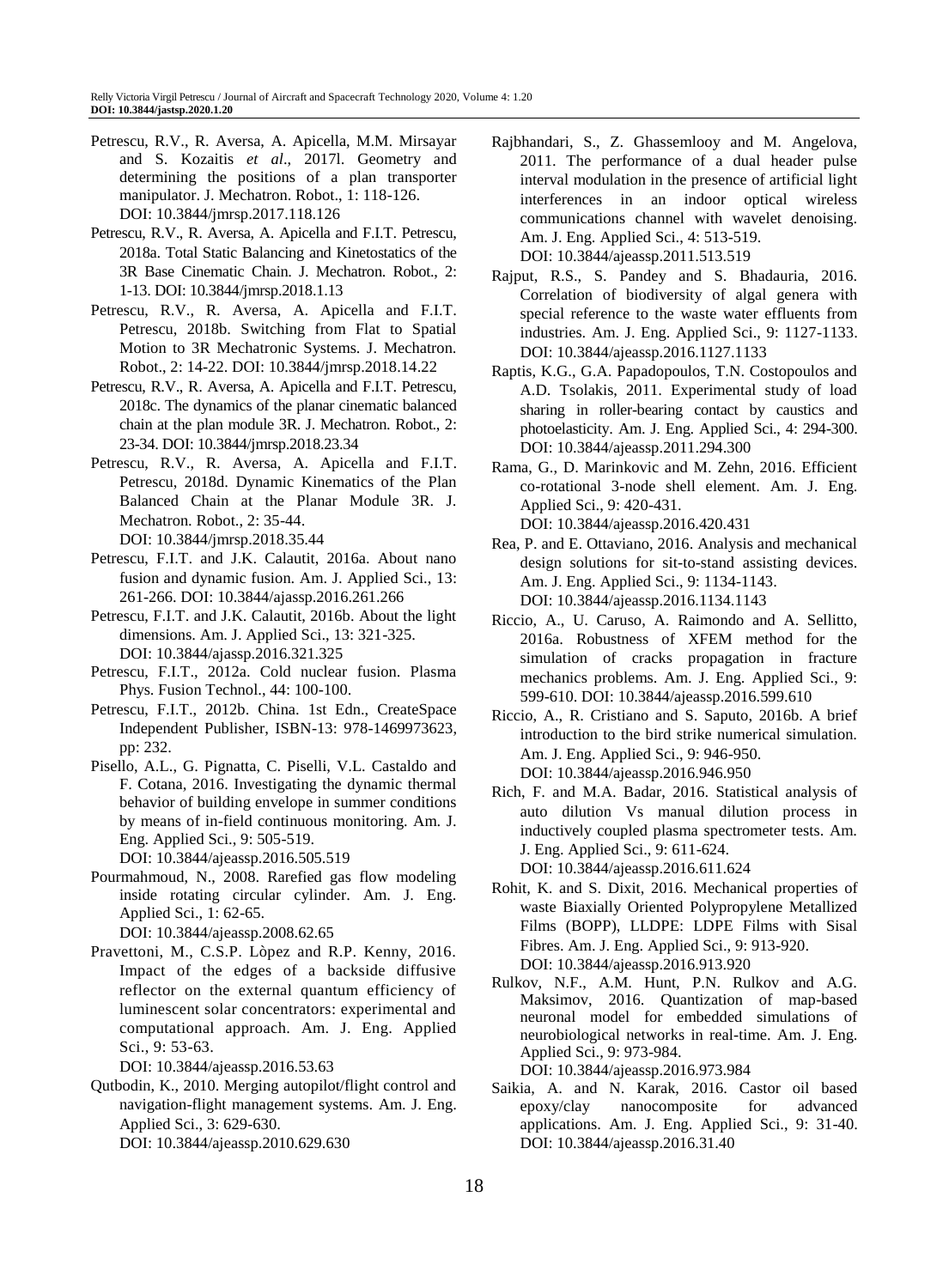Sallami, A., N. Zanzouri and M. Ksouri, 2016. Robust diagnosis of a DC motor by bond graph approach. Am. J. Eng. Applied Sci., 9: 432-438. DOI: 10.3844/ajeassp.2016.432.438

- Samantaray, K.S., S. Sahoo and C.S. Rout, 2016. Hydrothermal synthesis of CuWO4-reduced graphene oxide hybrids and supercapacitor application. Am. J. Eng. Applied Sci., 9: 584-590. DOI: 10.3844/ajeassp.2016.584.590
- Semin, A.R. Ismail and R.A. Bakar, 2009a. Combustion temperature effect of diesel engine convert to compressed natural gas engine. Am. J. Eng. Applied Sci., 2: 212-216.

DOI: 10.3844/ajeassp.2009.212.216

- Semin, A.R. Ismail and R.A. Bakar, 2009b. Effect of diesel engine converted to sequential port injection compressed natural gas engine on the cylinder pressure Vs crank angle in variation engine speeds. Am. J. Eng. Applied Sci., 2: 154-159. DOI: 10.3844/ajeassp.2009.154.159
- Semin S., A.R. Ismail and R.A. Bakar, 2009c. Diesel engine convert to port injection CNG engine using gaseous injector nozzle multi holes geometries improvement: A review. Am. J. Eng. Applied Sci., 2: 268-278.

DOI: 10.3844/ajeassp.2009.268.278

Semin and R.A. Bakar, 2008. A technical review of compressed natural gas as an alternative fuel for internal combustion engines. Am. J. Eng. Applied Sci., 1: 302-311.

DOI: 10.3844/ajeassp.2008.302.311

Sepúlveda, J.A.M., 2016. Outlook of municipal solid waste in Bogota (Colombia). Am. J. Eng. Applied Sci., 9: 477-483.

DOI: 10.3844/ajeassp.2016.477.483

- Serebrennikov, A., D. Serebrennikov and Z. Hakimov, 2016. Polyethylene pipeline bending stresses at an installation. Am. J. Eng. Applied Sci., 9: 350-355. DOI: 10.3844/ajeassp.2016.350.355
- Shanmugam, K., 2016. Flow dynamic behavior of fish oil/silver nitrate solution in mini-channel, effect of alkane addition on flow pattern and interfacial tension. Am. J. Eng. Applied Sci., 9: 236-250. DOI: 10.3844/ajeassp.2016.236.250
- Shruti, 2016. Comparison in cover media under stegnography: Digital media by hide and seek approach. Am. J. Eng. Applied Sci., 9: 297-302. DOI: 10.3844/ajeassp.2016.297.302
- Suarez, L., T.M. Abu-Lebdeh, M. Picornell and S.A. Hamoush, 2016. Investigating the role of fly ash and silica fume in the cement hydration process. Am. J. Eng. Applied Sci., 9: 134-145. DOI: 10.3844/ajeassp.2016.134.145

Syahrullah, O.I. and N. Sinaga, 2016. Optimization and prediction of motorcycle injection system performance with feed-forward back-propagation method Artificial Neural Network (ANN). Am. J. Eng. Applied Sci., 9: 222-235. DOI: 10.3844/ajeassp.2016.222.235

Taher, S.A., R. Hematti and M. Nemati, 2008. Comparison of different control strategies in GA-

- based optimized UPFC controller in electric power systems. Am. J. Eng. Applied Sci., 1: 45-52. DOI: 10.3844/ajeassp.2008.45.52
- Theansuwan, W. and K. Triratanasirichai, 2011. The biodiesel production from roast Thai sausage oil by transesterification reaction. Am. J. Eng. Applied Sci., 4: 130-132.

DOI: 10.3844/ajeassp.2011.130.132

Thongwan, T., A. Kangrang and S. Homwuttiwong, 2011. An estimation of rainfall using fuzzy setgenetic algorithms model. Am. J. Eng. Applied Sci., 4: 77-81.

DOI: 10.3844/ajeassp.2011.77.81

Tourab, W., A. Babouri and M. Nemamcha, 2011. Experimental study of electromagnetic environment in the vicinity of high voltage lines. Am. J. Eng. Applied Sci., 4: 209-213.

DOI: 10.3844/ajeassp.2011.209.213

Tsolakis, A.D. and K.G. Raptis, 2011. Comparison of maximum gear-tooth operating bending stresses derived from niemann's analytical procedure and the finite element method. Am. J. Eng. Applied Sci., 4: 350-354.

DOI: 10.3844/ajeassp.2011.350.354

- Wang, L., T. Liu, Y. Zhang and X. Yuan, 2016. A methodology for continuous evaluation of cloud resiliency. Am. J. Eng. Applied Sci., 9: 264-273. DOI: 10.3844/ajeassp.2016.264.273
- Wang, J. and Y. Yagi, 2016. Fragment-based visual tracking with multiple representations. Am. J. Eng. Applied Sci., 9: 187-194.

DOI: 10.3844/ajeassp.2016.187.194

Waters, C., S. Ajinola and M. Salih, 2016. Dissolution sintering technique to create porous copper with sodium chloride using polyvinyl alcohol solution through powder metallurgy. Am. J. Eng. Applied Sci., 9: 155-165.

DOI: 10.3844/ajeassp.2016.155.165

- Wessels, L. and H. Raad, 2016. Recent advances in point of care diagnostic tools: A review. Am. J. Eng. Applied Sci., 9: 1088-1095. DOI: 10.3844/ajeassp.2016.1088.1095
- Yeargin, R., R. Ramey and C. Waters, 2016. Porosity analysis in porous brass using dual approaches. Am. J. Eng. Applied Sci., 9: 91-97. DOI: 10.3844/ajeassp.2016.91.97